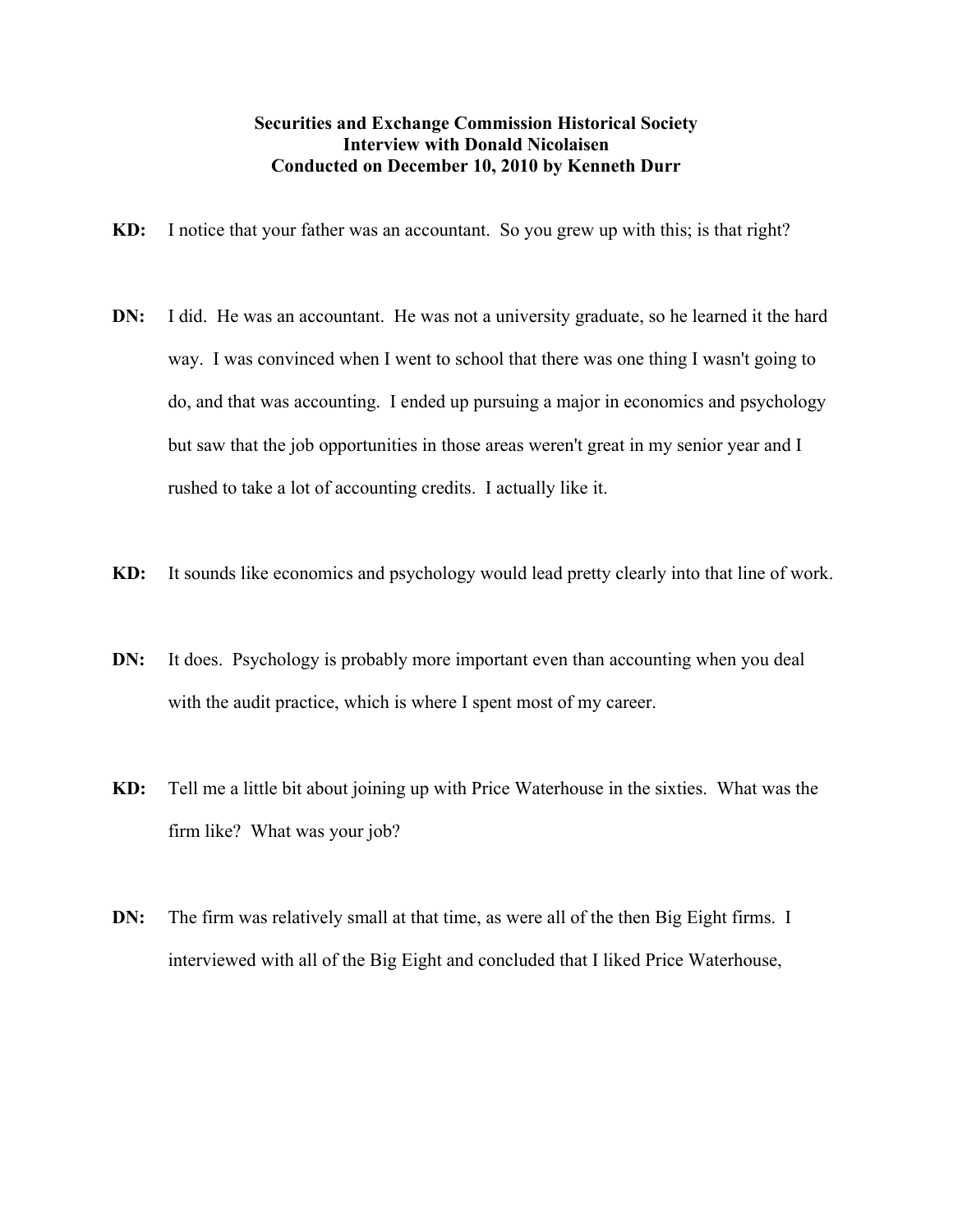primarily because of the people I met and the clients that they had in the office where I started, which was Milwaukee, Wisconsin. It was a great list of clients, nice people, and a good opportunity to begin a career with opportunities to do other things. My thought process was I would spend a couple of years at Price Waterhouse and then move on and do something else. As things happened, I spent a lot more time than that there.

- KD: How about specialty? Do you become a jack-of-all-trades when you first start out? How does that work?
- DN: You started out with a broad cross-section of clients. My first client was a public utility, followed by a mortgage bank, and then a very large manufacturing company, so a great diversity of work at that time. Today, it's a little more specialized. But at that time, you could really do a cross-section of clients. That was part of the appeal. It was always interesting. It was always something different. I began in the audit practice, thought about moving into either consulting or tax, but with the variety of things that you could do in audit, I just loved it and stayed.
- KD: Maybe something to do with that psychology, too.
- DN: Perhaps, perhaps.
- KD: Tell me about moving up. Did you go from Milwaukee to another big city, a larger city, or how did that work?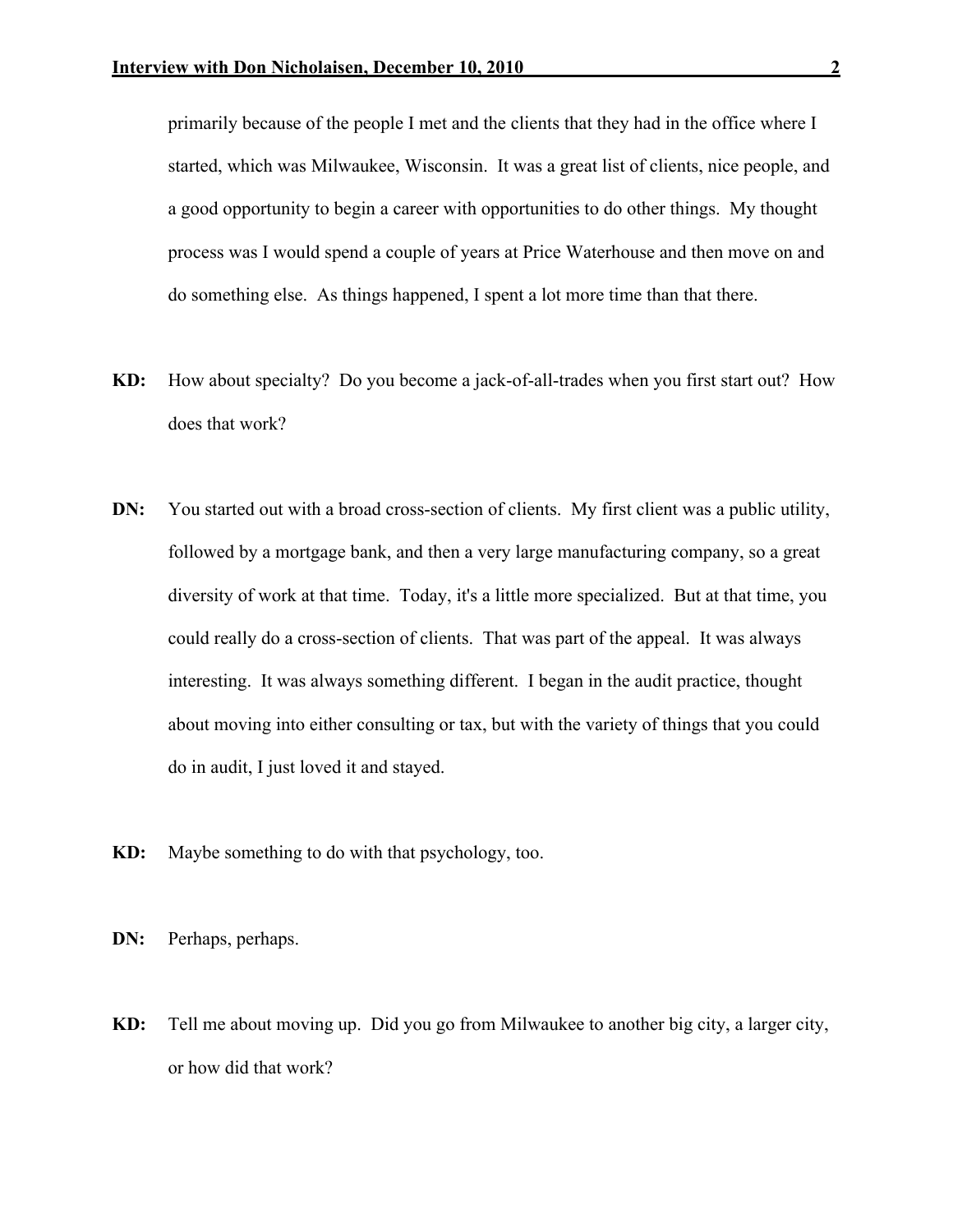- DN: After three years in Milwaukee, I was asked if I would be interested in participating in what was then the international exchange program at P.W. It was really, as they called it, the grooming school, or to help you acquire additional polish, if you may. The opportunities were all in Europe. My first reaction was, "I like Milwaukee and probably wouldn't do it, but let me talk to my wife." She was very enthusiastic about it right away. We pursued it and ended up, after three-and-a-half years in Milwaukee, then spending the next three years in Hamburg, Germany.
- KD: That would seem strange because you're in the U.S. and you're working according to GAAP, I guess.
- DN: Right.
- KD: Then all of a sudden, in order to polish you, they sent you off where things are completely different?
- DN: They are very different. The language, of course, is the biggest difference. But accounting-wise, many of the clients were U.S.-based. I worked on companies that were today Exxons and W.R. Grace and Kellogg, and other household name U.S. companies, as well as Royal Dutch Shell. But it was primarily the German affiliates of those companies.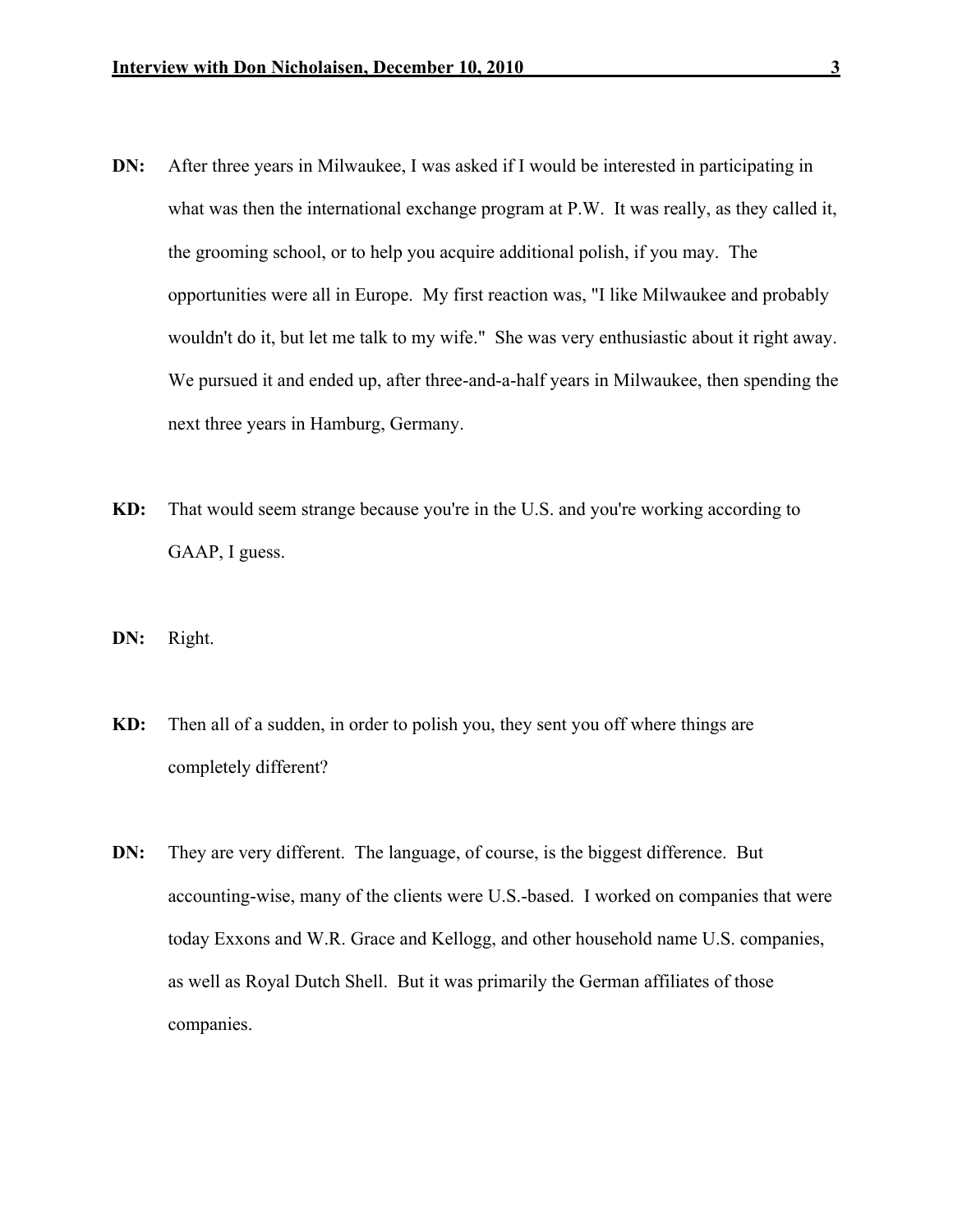KD: They were all using GAAP?

- DN: They were all using GAAP. They all spoke German.
- KD: I suppose you spoke German after a while.
- DN: All my staff spoke German. I had to learn very much on the fly how to communicate. That was a great opportunity, too. But you were exposed to cultural differences, the language differences. While my focus was primarily on U.S. GAAP for these companies, I was also deeply involved in their statutory reporting. I learned a lot about financial reporting in Germany and how it functions. It actually became a real interest to me because it was so different from U.S. GAAP.
- KD: In what way?
- DN: Everything in Germany at that time was driven by rules and regulations. There wasn't use of principles, which we had at that time in the U.S. The focus was instead, on compliance with laws and regulations. Disclosures were very specific. If the disclosure was required, it was provided whether the amounts were material or totally immaterial. The structure of the balance sheet was very different. The balance sheet had a long-term focus to it, contrasted to the U.S., which looked primarily at short-term influences first.
- KD: So, you came back to the United States. Did you go back to Milwaukee?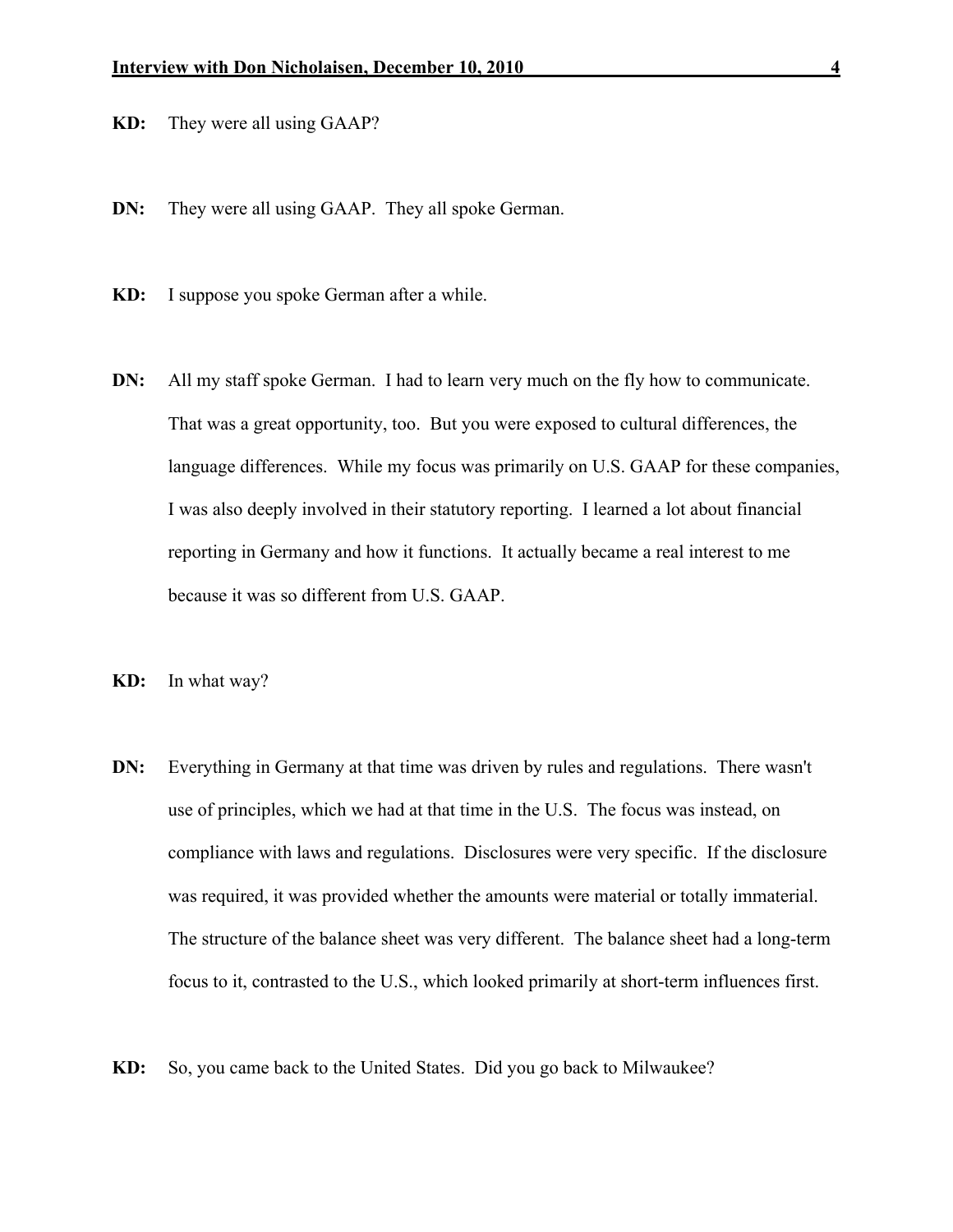- DN: I did, came back to Milwaukee. We spent probably another dozen years there, and then off to New York.
- KD: What was the move to New York about?
- DN: I was asked to head up the national office functions, the accounting, auditing, SEC practices, all of the technical aspects of that.
- KD: What does that entail? Unpack that a little bit.
- DN: It's the place where ultimately partners would have to go if they had a decision that they needed help with, as far as either accounting or auditing for their clients. It's the place where the firms interface with the SEC and the FASB, so we spent a lot of time working with and discussing issues with your counterparts at the SEC, the other accounting firms, and the FASB. As part of that, I spent eight years on the Emerging Issues Task Force of the FASB.
- KD: Let's talk a little bit about the people you worked with at the SEC along the way. I suppose you'd go to the chief accountant a good bit?
- DN: Yes, you did. Naturally, you tried to help each other. I think that's one thing people maybe don't understand about the profession. There is no intent to surprise people or trap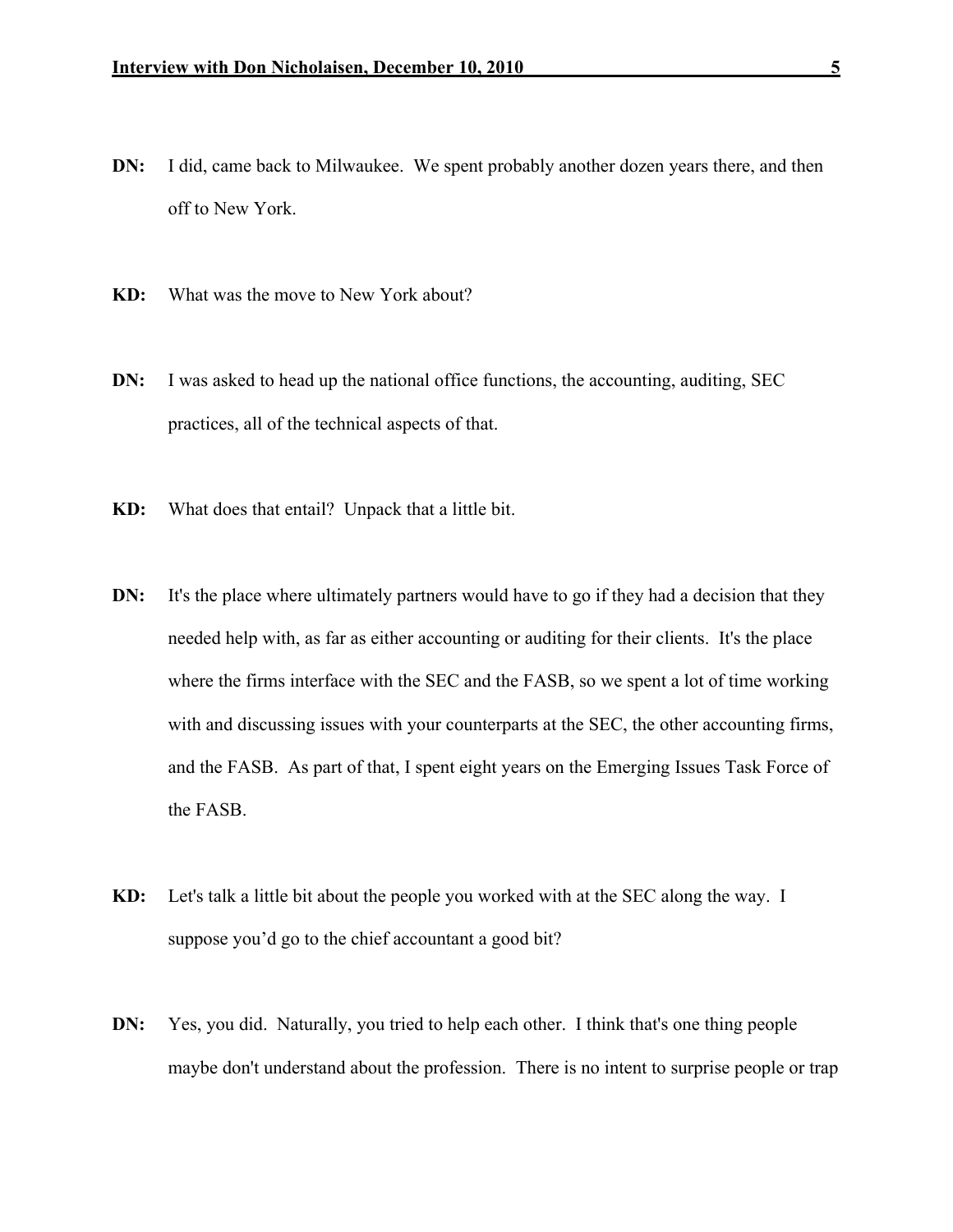companies. The idea is communicate as openly as possible. Where we had client issues and there were simply no answers, I always thought it best practice to explain beforehand why we were reaching conclusions that we were reaching. As long as the client didn't disagree, that would often entail visits to the SEC, and particularly the Chief Accountant's Office, to explain the unique set of circumstances.

That dialogue sometimes would be easy, where the SEC would say, "We get it. We have no better answer." In other cases they had seen practice elsewhere; we had an opportunity then to get to the appropriate response. So, a real good exchange of ideas.

- KD: Did the people in that position, the Chief Accountants, did that make a difference in how they handled situations like this?
- DN: Well, I think for them, it's also the learning experience, which I learned later on when I was at the office. It provided an opportunity to see much more than they would if people didn't communicate and didn't open the kimono, if you will, and show the issues that are really current today, and that companies were troubled by.
- KD: This was the eighties and nineties?
- **DN:** This was the late eighties and nineties.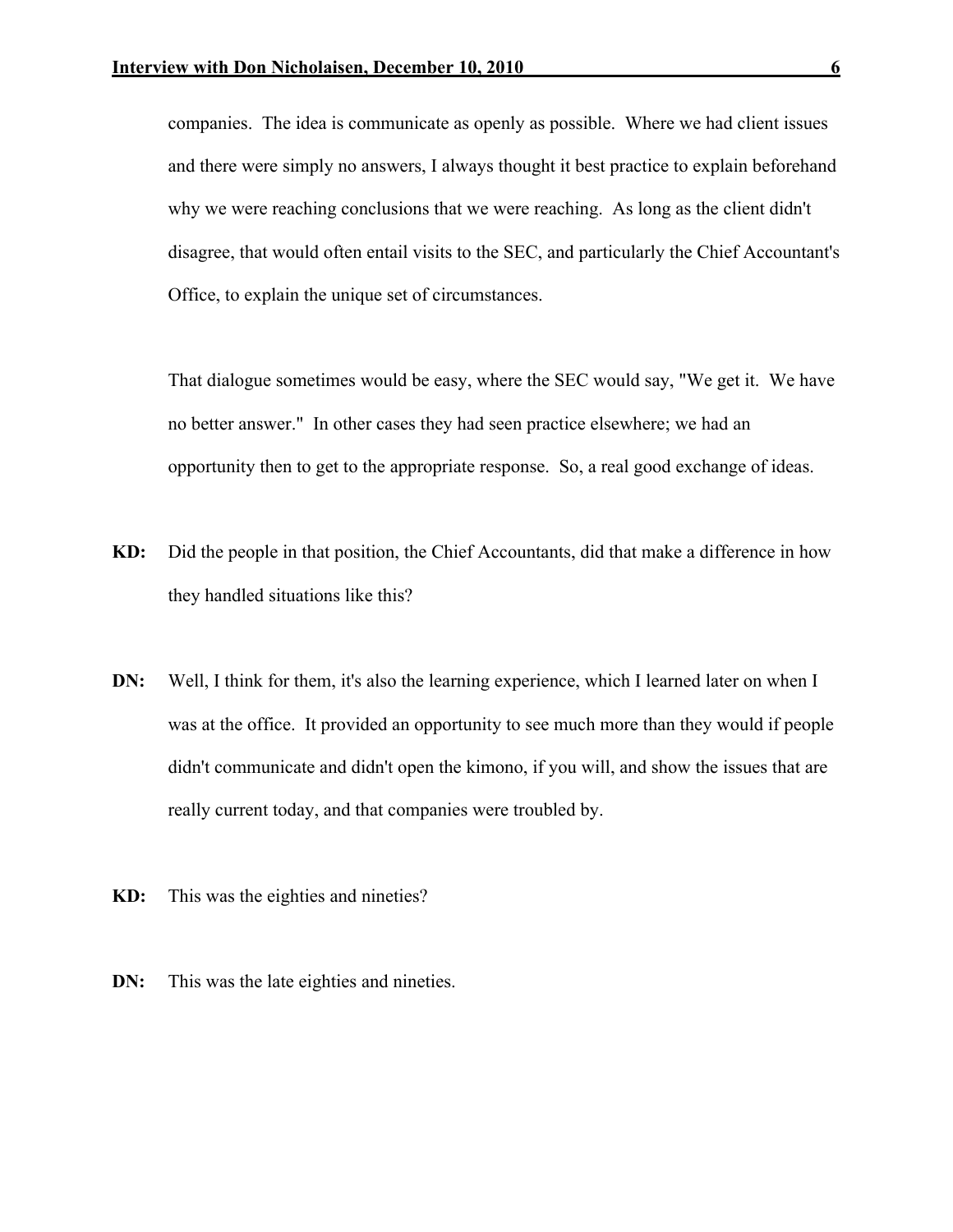- KD: What were some of the issues? I would assume that there were a few issues that kept coming up.
- DN: Probably 80 percent of the issues were related to financial instruments -- how to account for complicated hedging transactions, the broad area of financial structures and spin-offs of entities and issues involving off-balance sheet and on-balance sheet transactions, e.g. securitizations. All of those things that were evolving in that time period were basically the heart of what we discussed.
- KD: You were there when these things were really coming out?
- DN: Yes.
- KD: That someday everybody would know what those things were?
- DN: That's right.
- KD: Were you working with the SEC? Were you doing an ad hoc structuring of the body of principles, the way you would work with these things? Was the FASB involved in that discussion?
- DN: Yes, the FASB was usually involved in the discussion. Many of the issues would end up at the Emerging Issues Task Force. All of the firms would float those things that were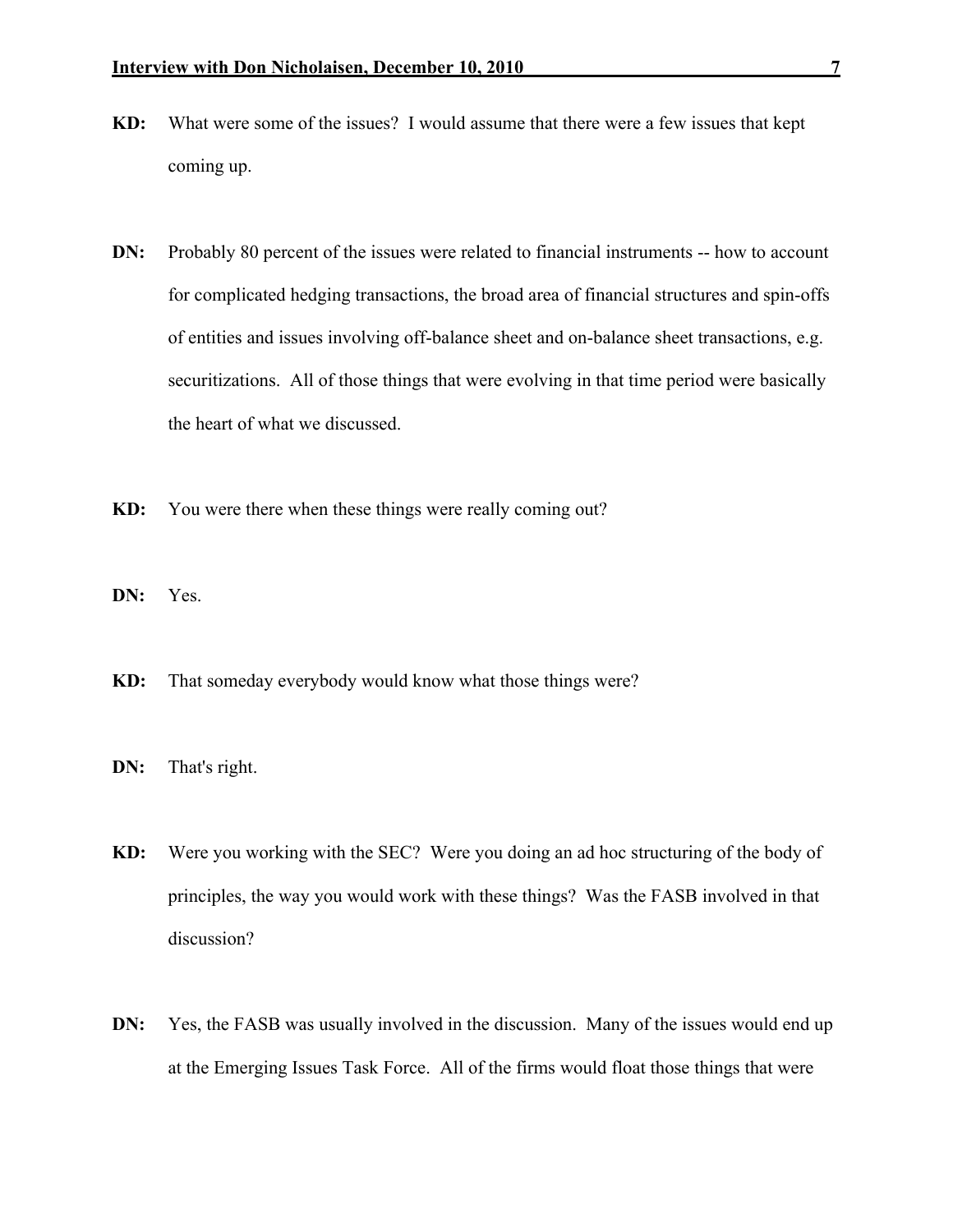really new or unique to their practice, or where it wasn't clear how to account for a transaction, or where you couldn't clearly analogize to other transactions. One analogy might give you one answer, but if you analogized to some other transaction might give you a very different answer. I think it was period of time of openness, a lot of discussion, a lot of exploration as to how to deal with emerging derivatives and securitizations and other complex financial structures.

- KD: Who did you work with on the EITF?
- DN: EITF meetings were conducted at the FASB, so their board members and staff could participate or observe.
- KD: Other industry people, too, right?
- DN: Yes, members of the EITF itself were from the accounting firms—all of the large firms were represented, plus several of the regional firms, as well as a number of people from industry. Industries were not just financial industries – where most of the issues were. You would have knowledgeable people with backgrounds in accounting, but they might have been from manufacturing companies or financial institutions. So a good crosssection. Good discussions. All of that was open to the press, was open to the public, so others who wanted to comment on it were encouraged to do so, and the SEC's Chief Accountant would sit in on all of those discussions at the EITF.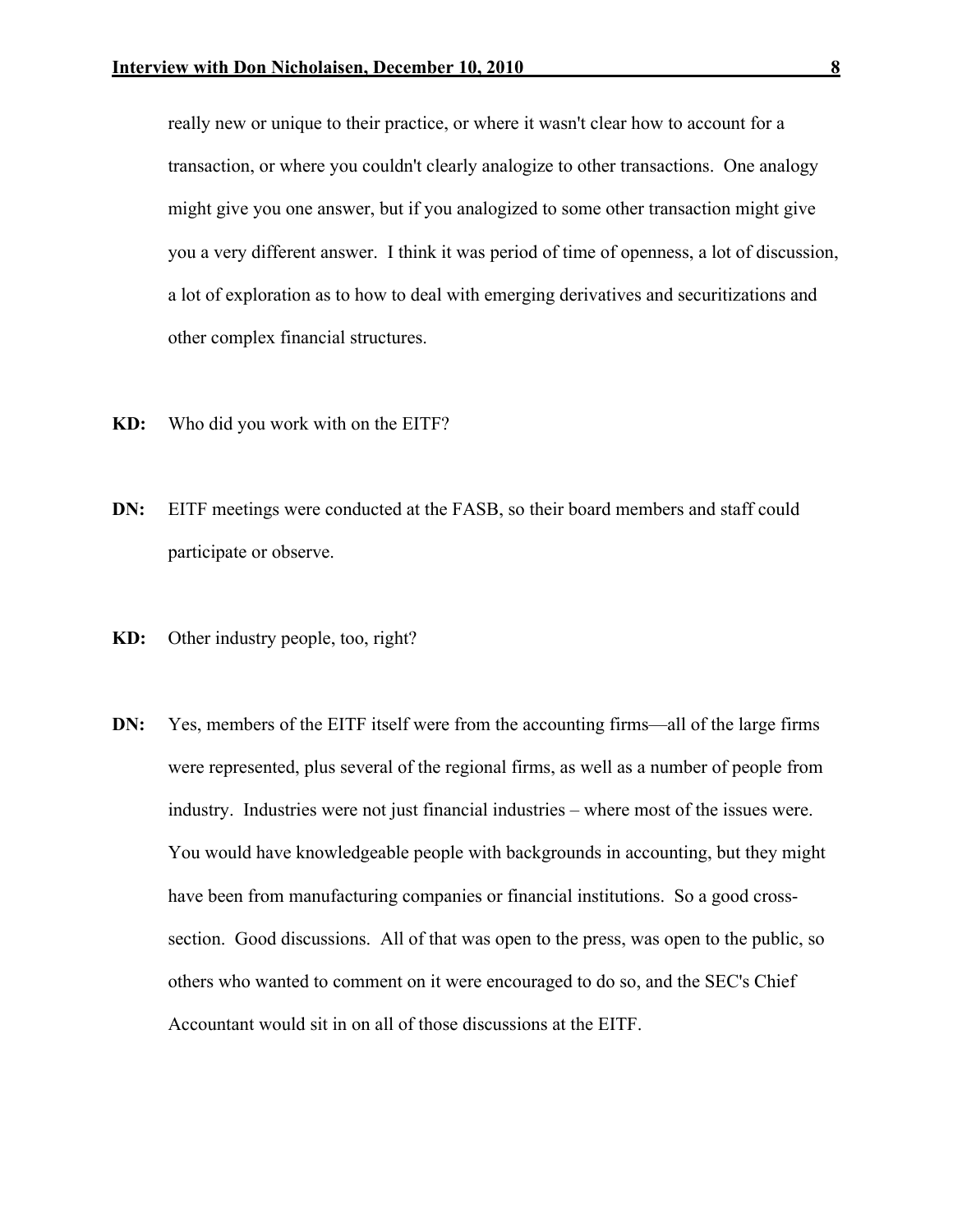- KD: I was told that he was the power to stand up and say whatever he wanted to say, right?
- DN: Had the power to say whatever he wanted to say. But, obviously, that power was limited in the sense that he didn't speak for the Commission itself. It was a personal expression of opinion, but needless to say, that carried great weight.
- KD: Did people from the accounting firms to get on the EITF and stay there for long periods of time, people who tended to have that perspective?
- DN: Yes, I would say I was probably one of the longer term members, eight years, and some people might spend four or five. Generally, the idea was continuity did matter.
- KD: So, Price Waterhouse was probably pretty happy to have somebody that they could count on being there?
- DN: Right, right.
- KD: Moving up, were you involved in the merger with Coopers and Lybrand?
- DN: Yes, at that point, I chaired the financial services practice at Price Waterhouse, insurance, brokerage, banking, and other areas, and was a member of the Price Waterhouse board, both in the U.S. and globally, and so I was deeply involved in those discussions. I chaired at both levels the human capital committees, which meant I had to deal with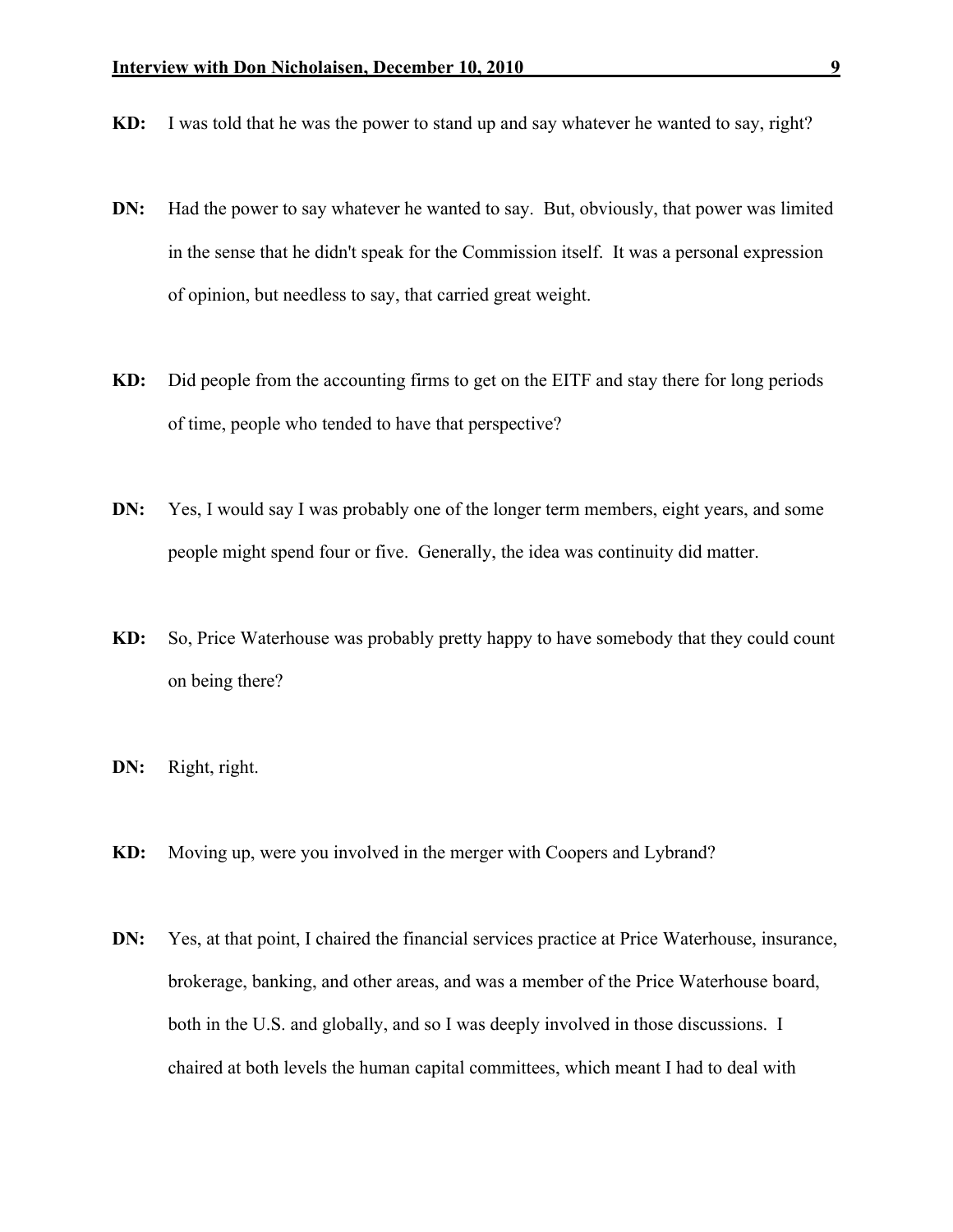partnership issues, partner concerns, compensation, admission of new partners, and a lot of other things. So, yes, I was involved.

- KD: Was this the latest in a long line of acquisitions for Price Waterhouse?
- DN: No. Price Waterhouse, historically, did not do acquisitions. They were very rare in the time that I was in the firm. It was not at all common for P.W. to do mergers. So, this was a very big step for us as a firm. We picked our partner carefully and did a lot of work before we shook hands and agreed to move forward as a merger of equals.
- KD: Did Coopers pick you, too? I mean, was it mutual?
- DN: I think it was mutual. You know, like anything else, it takes a little while to get to know each other. Even though you know everything about each other and their clients, it's different to sit down across the table and reach agreement on things that matter. But clearly the fact that everyone is structured as partnerships makes it easier. You realize how important it is that you can rely upon your partners. The level of trust has to be developed very quickly. And it wasn't as difficult as I might have imagined.
- KD: I want to get a sense of what's going on at this time. What was driving you to this merger? The other firms are doing more or less the same thing, I guess. From your perspective, how much was internal the logic of Price Waterhouse, and how much was just external, "We've got to do this because the world around us is changing"?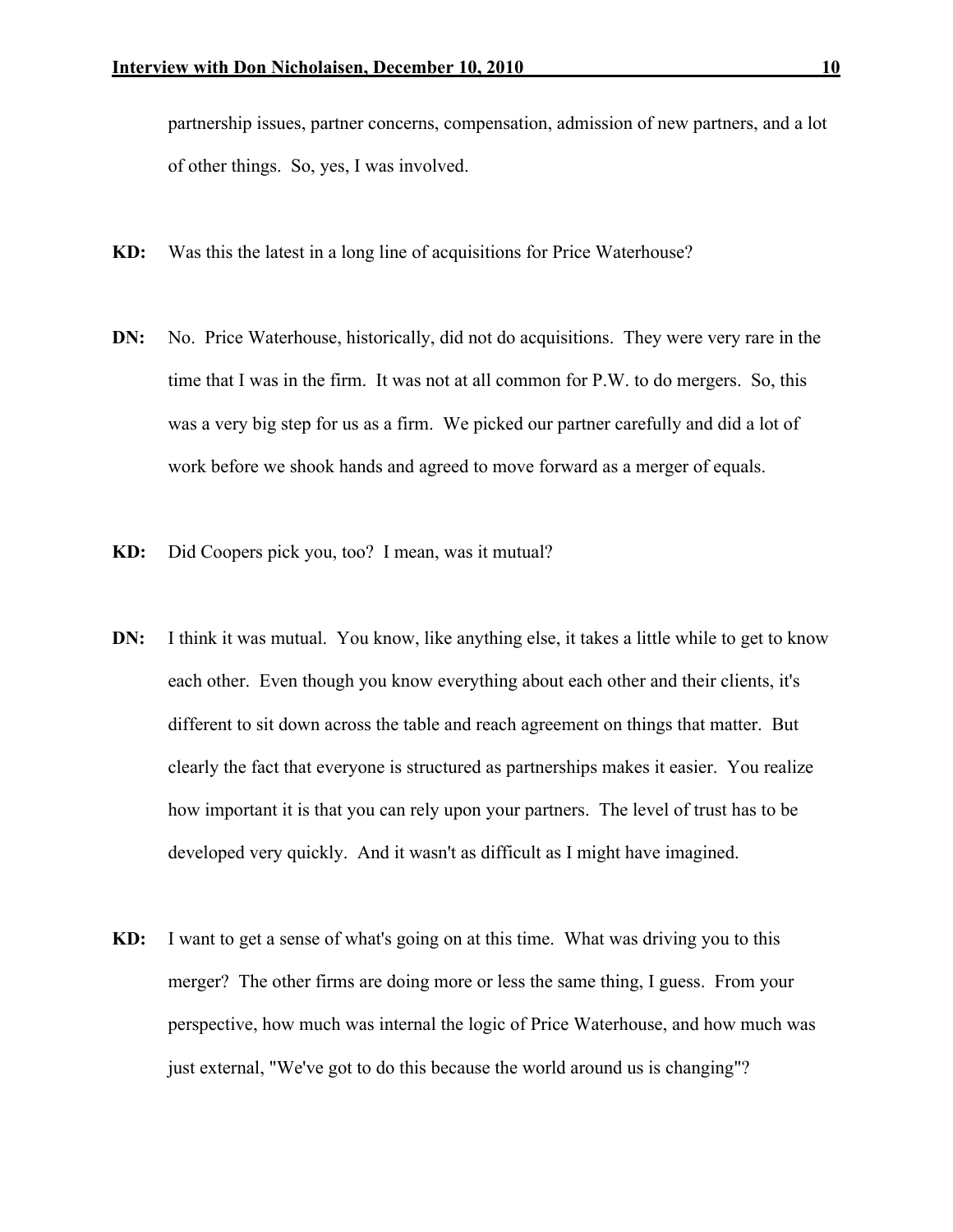- DN: I would say, if you have something that's working, it's always easier to say, "Let's leave it as it is and we'll continue our own practice," and so that obviously is the difficulty in reaching the conclusion to merge with somebody else. But when you looked at the global reach that the merger offered, the balancing of clients across industries, and the ability to develop deeper skill sets to better serve your clients, to look at the economies of scale that come with that size of a merger, the balancing within other parts of the globe of our practices was very complementary. The more we looked at it, the more I think both parties agree that this was a very good merger and well worth pursuing.
- KD: Economies of scale is pretty clear.
- DN: Right.
- KD: What was Coopers bringing geographically, or in terms of practice that Price Waterhouse didn't have?
- DN: They had a very good practice in parts of Europe. We had a very good practice, too but they had a very complementary practice that, when combined, brought deep credentials. P.W. historically had served the largest companies in the world. Coopers certainly had very large clients, but they also had a broader range of midsize and smaller clientele. Particularly within Germany and other places, they just had excellent practices that were very complementary.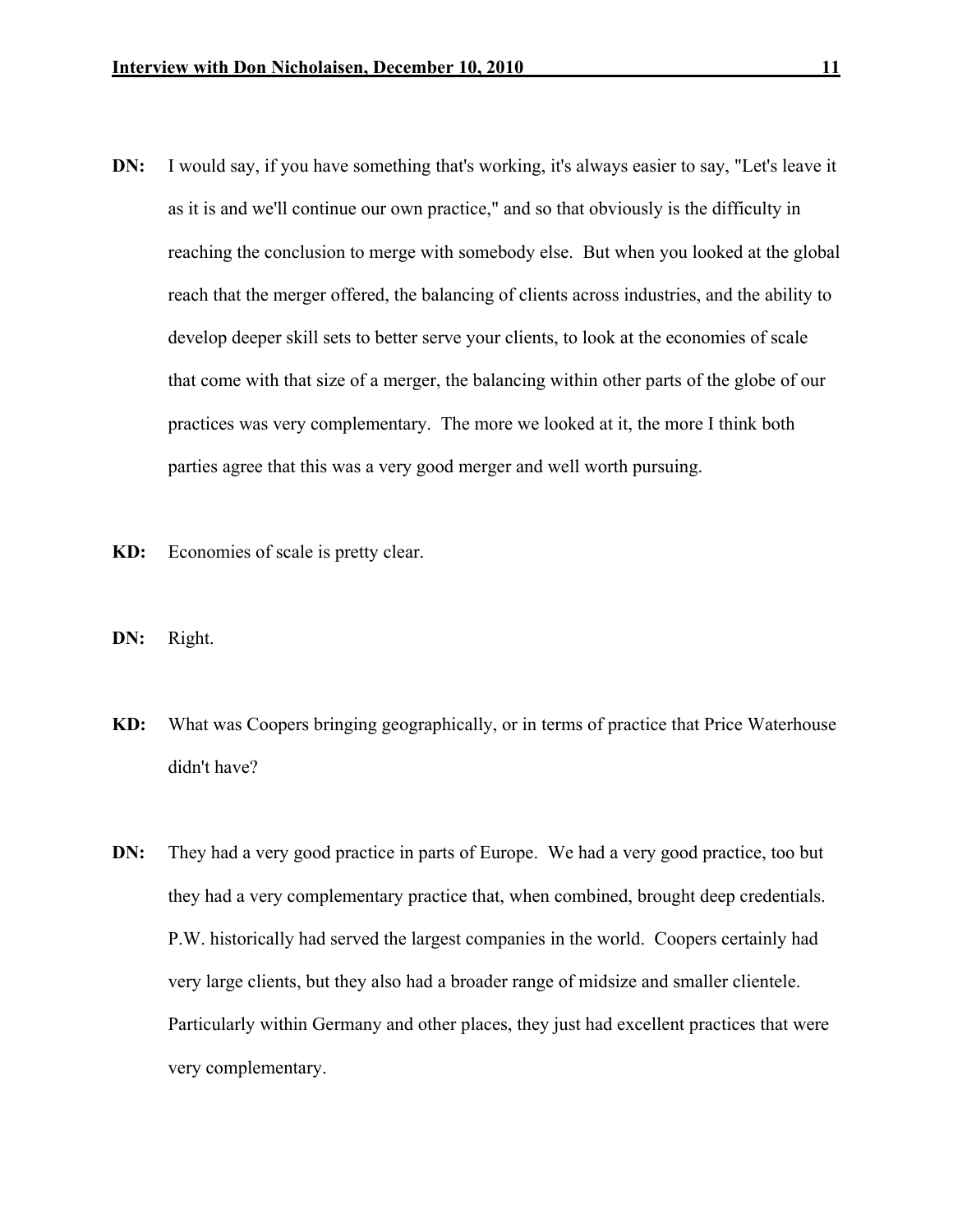KD: By the nineties, then, your perspective is undoubtedly a lot broader than when you were hanging around in Milwaukee. You're meeting with the FASB, the SEC. By the late nineties, Arthur Levitt is pushing some accounting reforms at the SEC.

DN: Right.

- KD: What was Price Waterhouse's perspective on that? How did the industry or the profession receive those initiatives by Levitt?
- DN: Obviously, it's always difficult when somebody from the outside critiques whatever it is you're doing. Those who are critics simply see things differently than those who are on the playing field. It doesn't matter, I don't think, whether you're a playwright or an actor or a politician or anybody else. You want to, naturally, defend your own practices. But Levitt was right and there were good reasons to address a number of areas of auditor independence, or just to better communicate with the public, particularly the investing public, what the firms were about, what they can do and can do very well, as well as what steps are in place to protect independence and objectivity and being able to assure investors that the focus is on an audit and that the audit is done right. On balance, I think that dialogue and the added pressure was very helpful. It's good to have a broader perspective.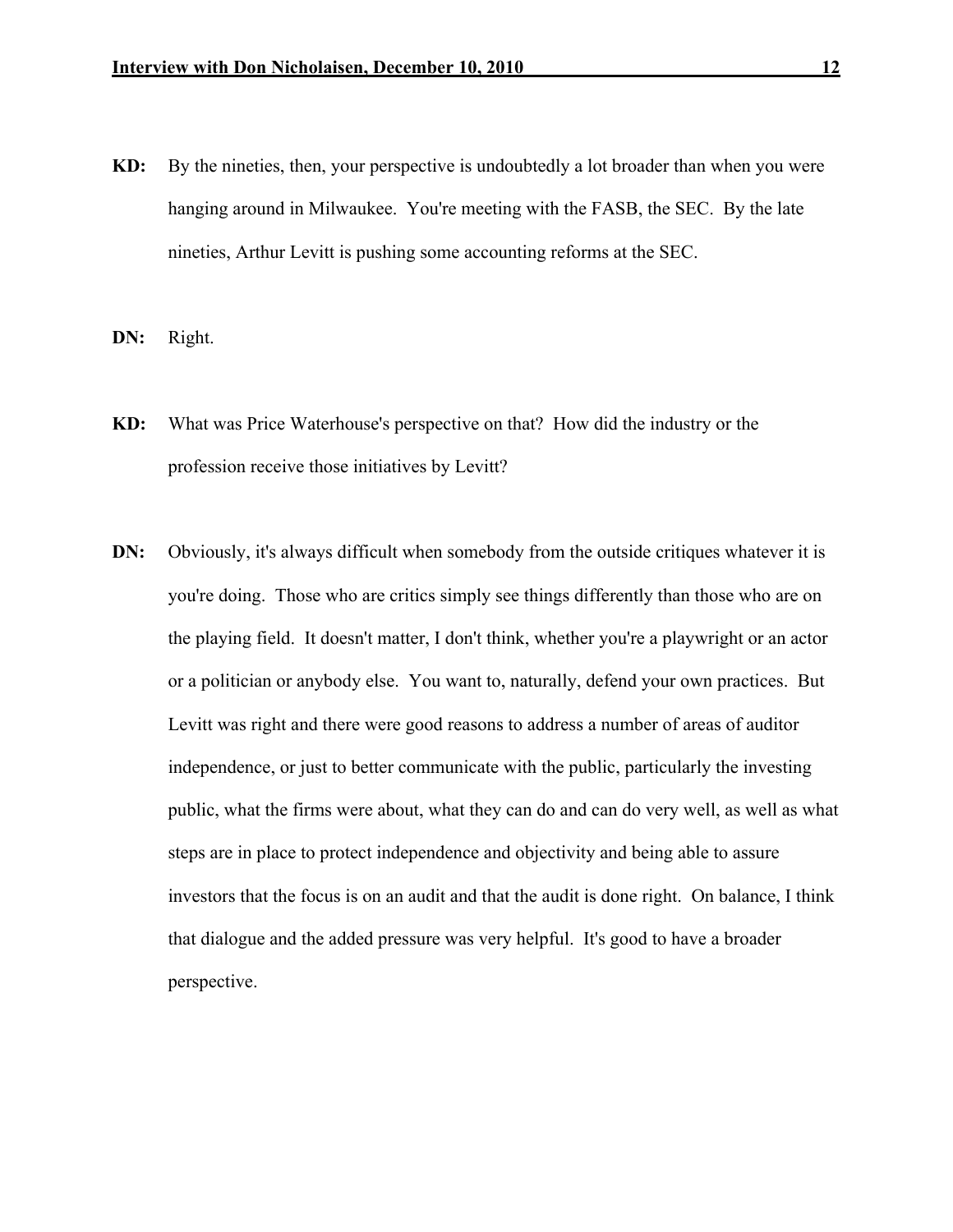- KD: But my sense is that in the late nineties, the profession wasn't as open to making changes as it later became?
- DN: No, obviously, it wasn't. We had been very successful. I think whenever that happens, there is always a certain swagger that large institutions that achieve substantial success tend to have. I don't think we were unique in that sense. We felt very strongly we were doing most things right, certainly all the big things. But the appearance side of it needed help and there were many areas where we could improve.
- KD: Did you interface with the Public Oversight Board at any point?
- DN: I didn't too much of the time. I did have a bit of contact with the old original Public Oversight Board, but it wasn't a big occupier of time for me. They were in the developing stage.
- KD: Any other FASB/EITF initiatives in this period that we haven't talked about that kept you busy?
- DN: Well, I think with the financial instruments and the consolidation questions, we were very busy. Of course, this was also a period of time where stock option accounting was proposed for change, and with enough pressure from Congress that the FASB did not act at that time. For me it was important, because later when I was at the Commission, we really did have to deal with that and had a different result.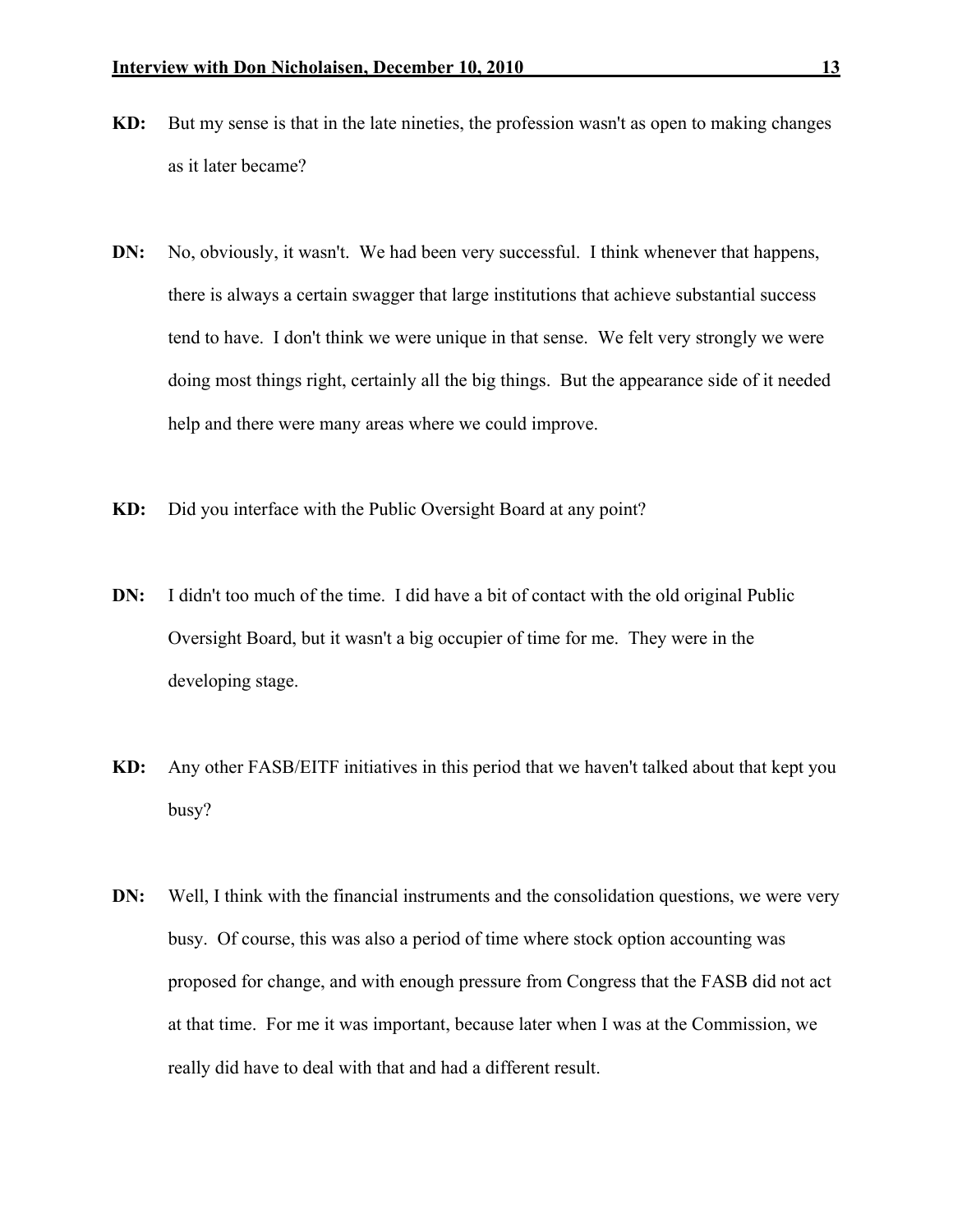- KD: Right, well, you talk about the swagger, and by the early 2000s, the swagger is undoubtedly a bit less pronounced.
- **DN:** A little more wobbly.
- KD: Yes, did you and your colleagues have a sense of the public perception of the profession in the early 2000s?
- DN: I think that obviously varied, where if you looked at the 95 percent, it was done right. There weren't really issues. If you look at the fringe areas where there was very bad accounting, very bad auditing, I think there is no excuse for that. With reasonableness, I think all of the firms recognized that this is an urgent matter. We really needed to deal with it and needed to change. There was a response that followed, some of which was overtaken by events, Sarbanes-Oxley clearly being the biggest change instrument. There was a lot that happened – it was a big change.

From a personal perspective, it was probably the first time in my career where I was deeply disappointed that our profession would be perceived as having significant failures, significant gaps in what we did, and lapses. While I was proud of our partners and our firm, just the noise around the industry was extremely disturbing.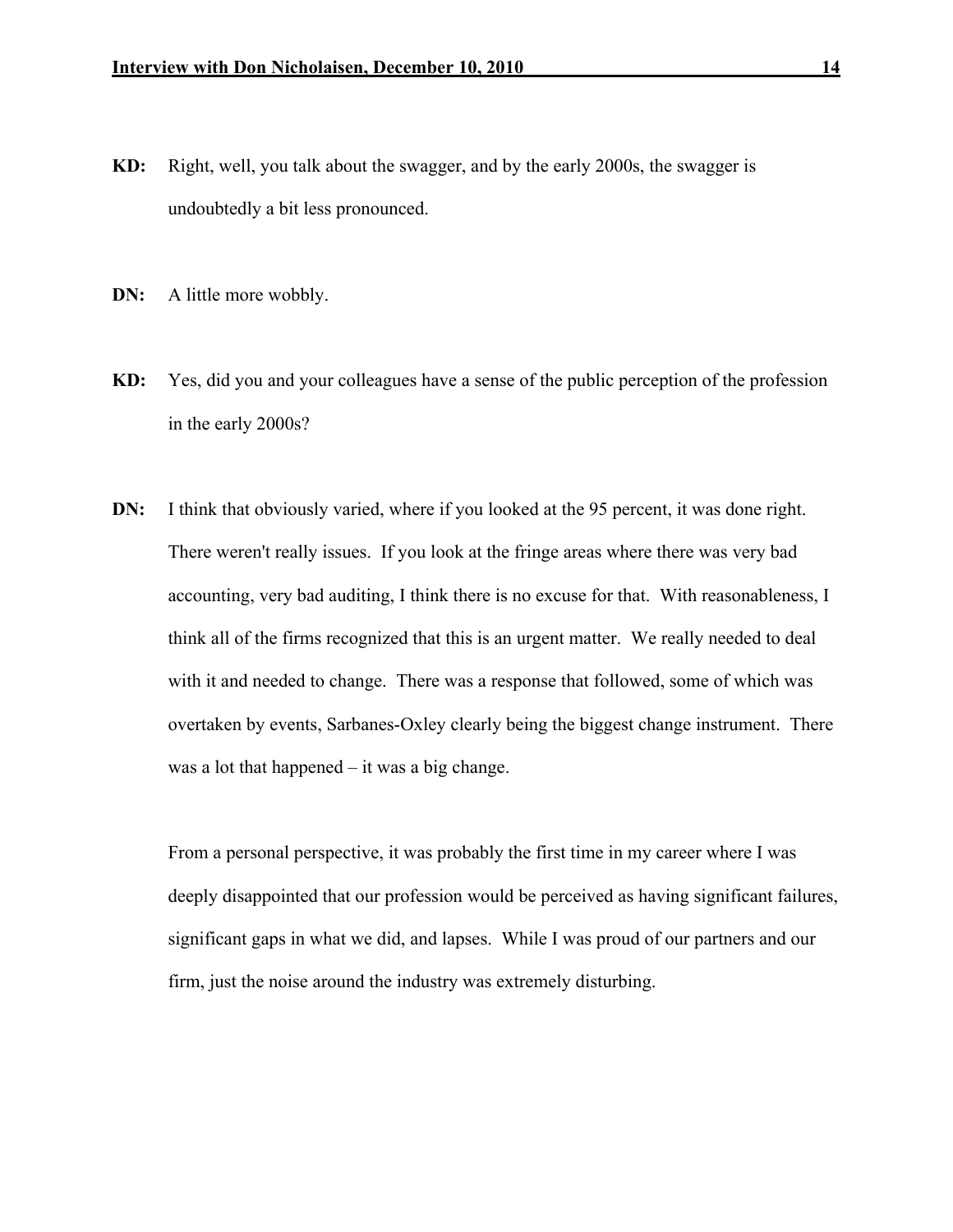- KD: You talked about some initiatives that were taken prior to Sarbanes-Oxley that obviously people forgot about because there was this earthquake. What were some of those?
- DN: There were a number of changes made in independence and objectivity and required review processes. More things moved to the national office, oversight, changes in accounting, unique transactions, the troublesome practice areas that were pretty apparent to everybody, consolidation issues, all of those things, and especially securitizations. All those things took on even more of a national office focus, and decisions tended to gather there, rather than at the individual practice partner level.
- KD: Was this common across all the big firms?
- DN: I think so, yes.
- KD: Without naming names, did different firms take different approaches to this? Were some a little more intransigent and others more attuned?
- DN: I think all of the firms—obviously Arthur Andersen was very much on their back foot and were in the papers every day. The images of the Enron situation, the destroying of documents, or shredding of documents, all of that in the eyes of the public and the press are just extremely damaging. I think they were the most vilified of the firms in that sense. But everyone, I believe, really got the message.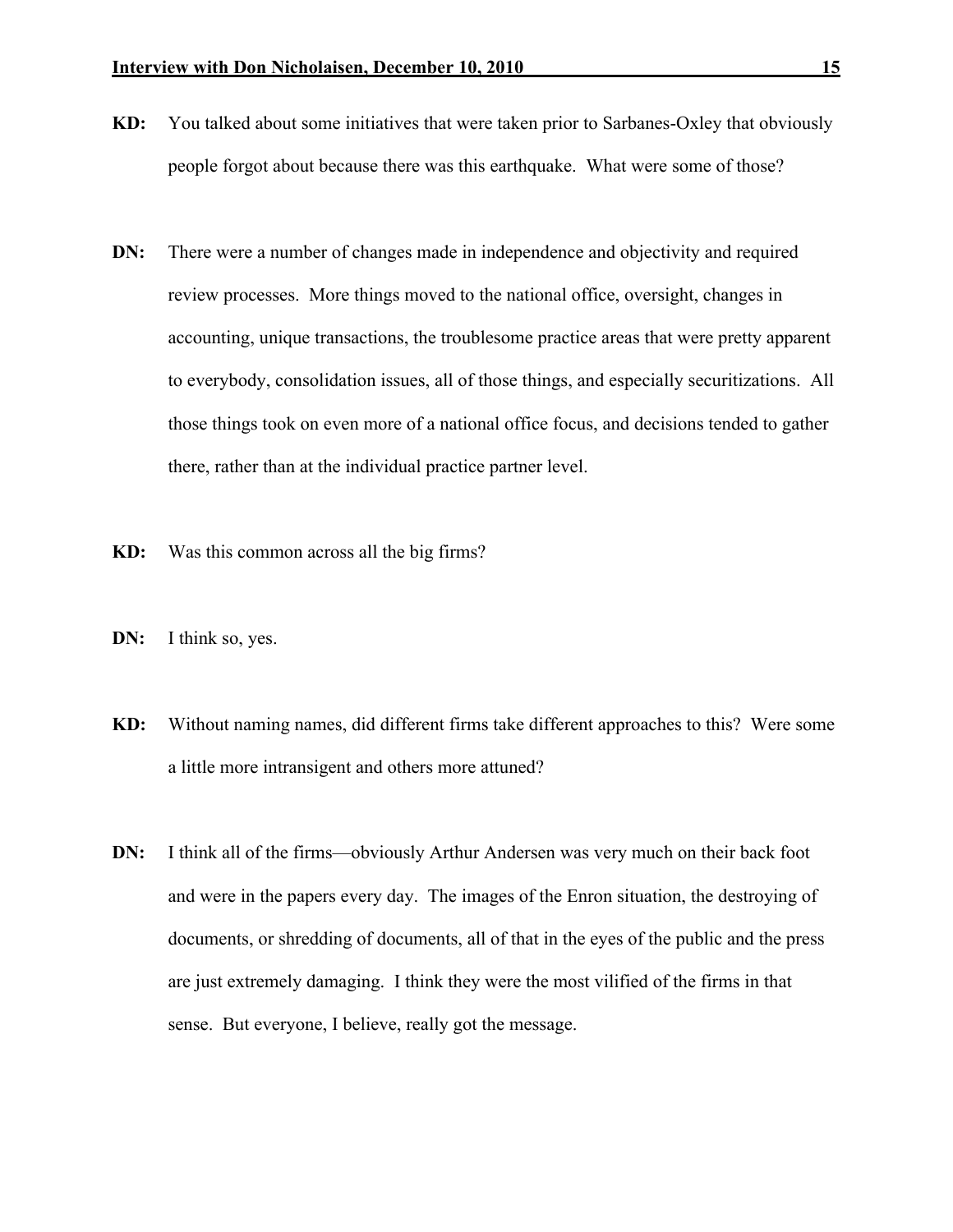- KD: Certainly when the legislation came down.
- DN: Right, clearly.
- KD: Let's move into the SEC period. Tell me a little bit about how you heard about being tapped for the Chief Accountant's job, why you were told the offer was made, things like that.
- DN: I had in the past said no to the thought of going down to the Commission.
- KD: Had the offer been made before?
- DN: You know it's not exactly made. It's, "Will you talk to us?" is usually the way it works. This time was different. I felt very much that if I could play a part, I really wanted to. I was disappointed in our profession. I was extremely disappointed in parts of the business community. It was probably more obvious to others; I had to admit to myself that my background had really prepared me. This was the right time, that I had the right skill sets. It would be selfish on my part to simply say no.

Realize that it's extremely disruptive to your lifestyle to take an enormous cut in pay, pack up your bags, move to Washington, and put on the role of regulatory character as opposed to someone who had always been on the other side of the table. But I felt it was time, with lots of encouragement from Chairman Donaldson and others who were very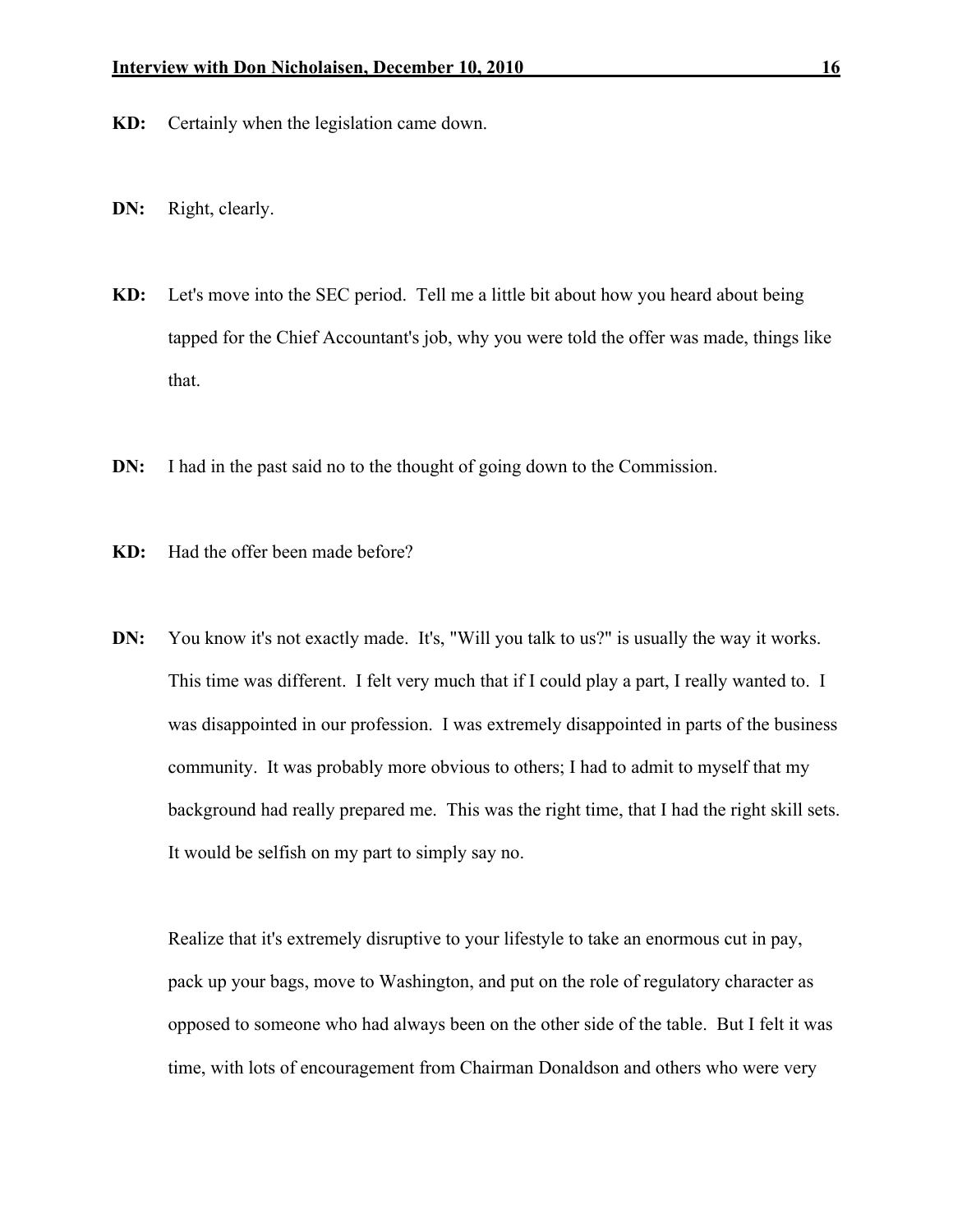influential. Alan Beller was the head of Corporation Finance at the time. Bill McDonough had joined as head of the PCAOB, and all were very encouraging to say, "Do it, please. You've got to."

- KD: Were these people you had worked with in some way before?
- DN: I hadn't known Alan Beller well. I had met him before that. But he's a very persistent man. He knew what he had to deal with, and he knew how important it was to have a partner in the Chief Accountant's office that could play a complementary role. Bill McDonough I had known for many years, from his time at the New York Fed. So that was a very comfortable position. I knew that I could work with him, that I could trust him, and that I could work with him.
- KD: So, between the three of you, you're working with Corp. Fin. and you're working with the PCAOB. Did you have a sense that there was a common agenda? Or did people have different—
- DN: Well, the objectives were the same. We were all interested in improving investor confidence and putting in place those things that enable investors to actually rely upon the work of the SEC and the PCAOB. The PCAOB, of course, was a new creation. Chairman Donaldson had asked that I be the primary liaison with the PCAOB and work with Bill McDonough in making sure that they got off the ground and providing support from the Commission perspective, wherever we possibly could. So with Bill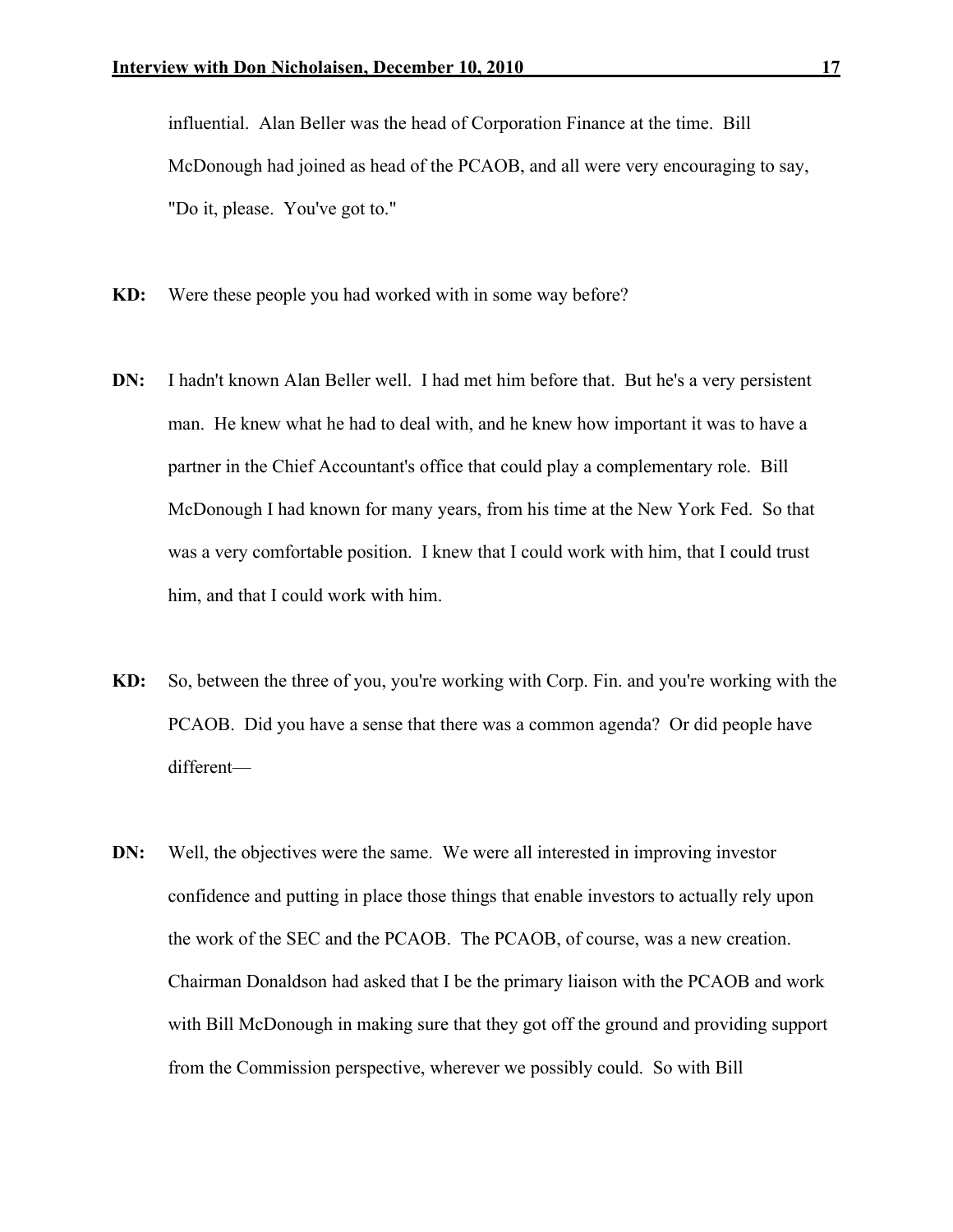McDonough's stature and my knowledge of the industry, we soon knew that we could and needed to rely upon each other and conduct a number of different areas. We really worked hard in a lot of areas to get things done and done right.

- KD: Did the legislation specify that the Chief Accountant would—
- DN: No, the legislation was not that specific. It was that the Commission had certain responsibilities, approval of the budget of the PCAOB, as well as what essentially is a second vetting of PCAOB standards. The standards would be developed by the staff at the PCAOB, then would be exposed to the public. Then there would be a second airing of that by the SEC, so that the SEC could also gather comments and input. A somewhat complicated structure, but we figured out how we could make it work.
- KD: What are the benefits that override the complications?
- DN: I think the significance to the PCAOB is that the SEC is well-recognized, has the established role of investor protection, had long looked at the auditor relationships and the rules and regulations around auditing, and this provided the PCAOB to leverage that. Where they needed support, the Commission was the obvious body to provide that support. For both of us, it really provided more resources and more specialization, if you will, in drilling down on things.
- KD: Right, the PCAOB is able to get down into the weeds a little more?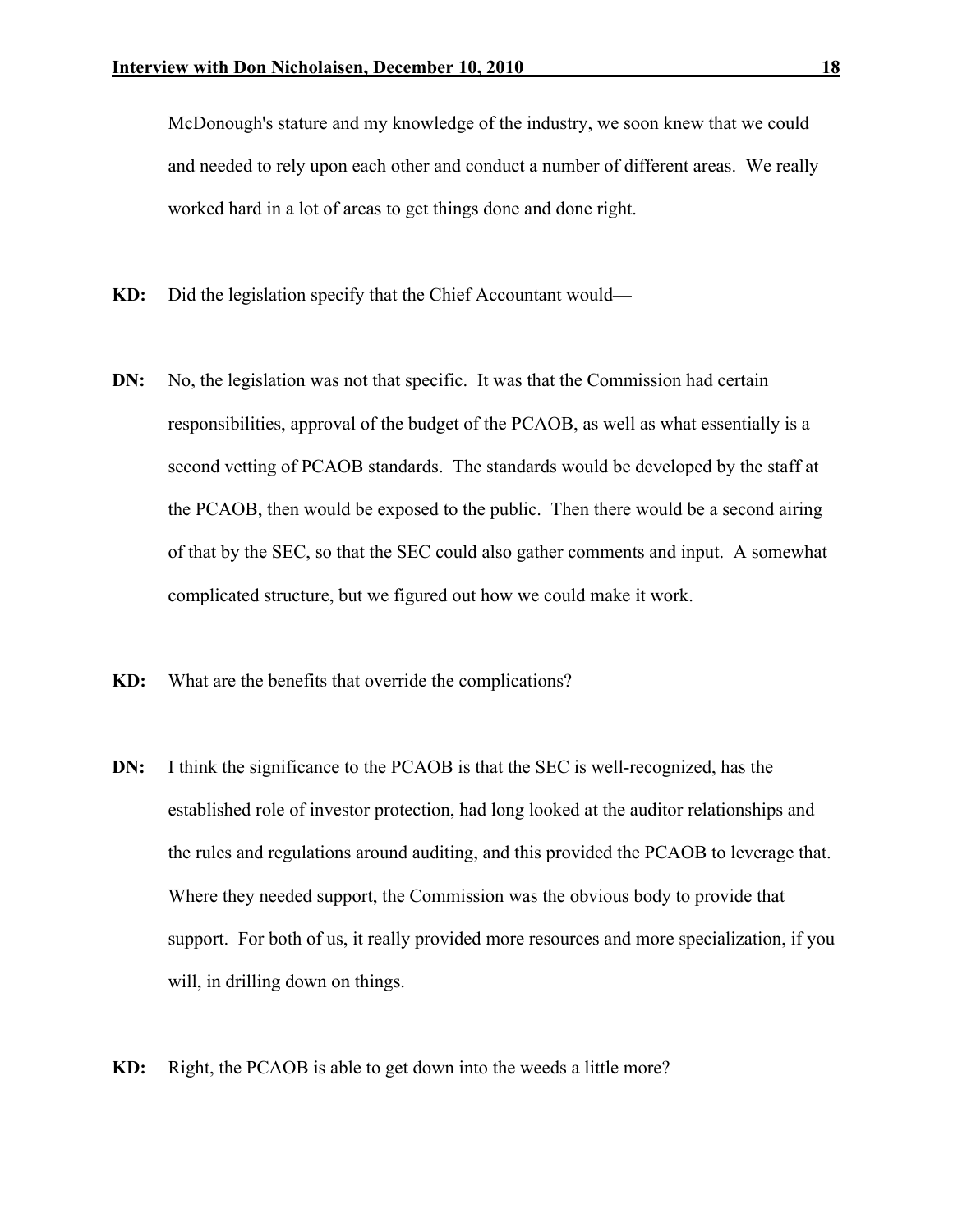- DN: Much more. They have a very different charter. This was the first time that the auditing profession was regulated. Their regulator is now clearly the PCAOB, and there were very specific elements of that act that the PCAOB had responsibility for, registration and inspection, and oversight of the profession.
- KD: How about the Office of the Chief Accountant? What did you find when you came in? Was this a pretty well-functioning group, or did you see things you wanted to improve?
- DN: Let me answer that two ways. One, what I saw, I liked. What I also saw, and this is maybe my personality, what I also saw were ways we could do things that I thought could be better. There had been a shortage of staff. I quickly set out to fill the gaps, and also created new positions. This was a time where international accounting was also very much under discussion, and so I wanted to create a separate function to deal with that, create a separate group that would deal with the PCAOB and auditing standards, so I established deputies in both of those areas. I loved the talent that was at the Commission when I came in, Scott Taub had served in filling the void for a very long, and had done it very ably.
- KD: It was a year or so, wasn't it?
- **DN:** It was at least a year. But he was really the strength of that group for longer than that. I found that he and many of the other staff that were there were just great, great talent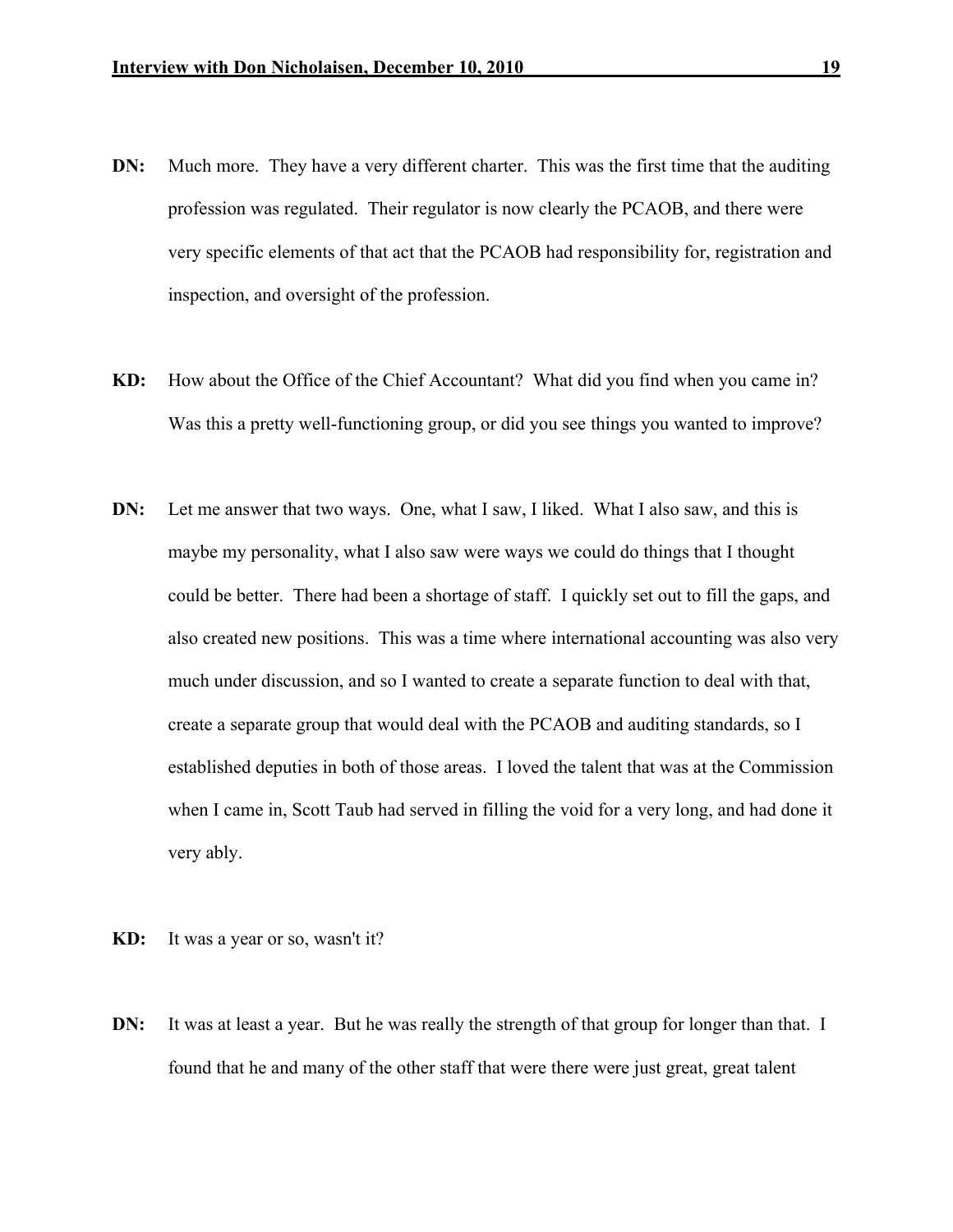sources. I didn't have anybody who I was disappointed by. It was a very good impression. The only thing that I found was, and this may be part of my nature, too, is that if I am part of a large organization, I want to use all the resources of that organization. I found that the Commission's economists, the international group, the various educational aspects of the Commission which address investor groups, and certainly Alan Beller and I—Alan leading Corp Fin—we were partners immediately in leveraging resources.

It was really easy. It was very easy to partner with these other groups within the Commission where we could support each other. I was just blown away by the skill sets and the depth of really quality people that were in many parts of the Commission.

KD: But on the other hand, you were looking at expanding the office pretty significantly?

DN: Yes.

KD: So, I assume you had to hire a lot of folks?

**DN:** I did hire a lot, right. We essentially doubled the size quickly.

KD: Did you get a lot of idealistic young people who wanted to get in there and help?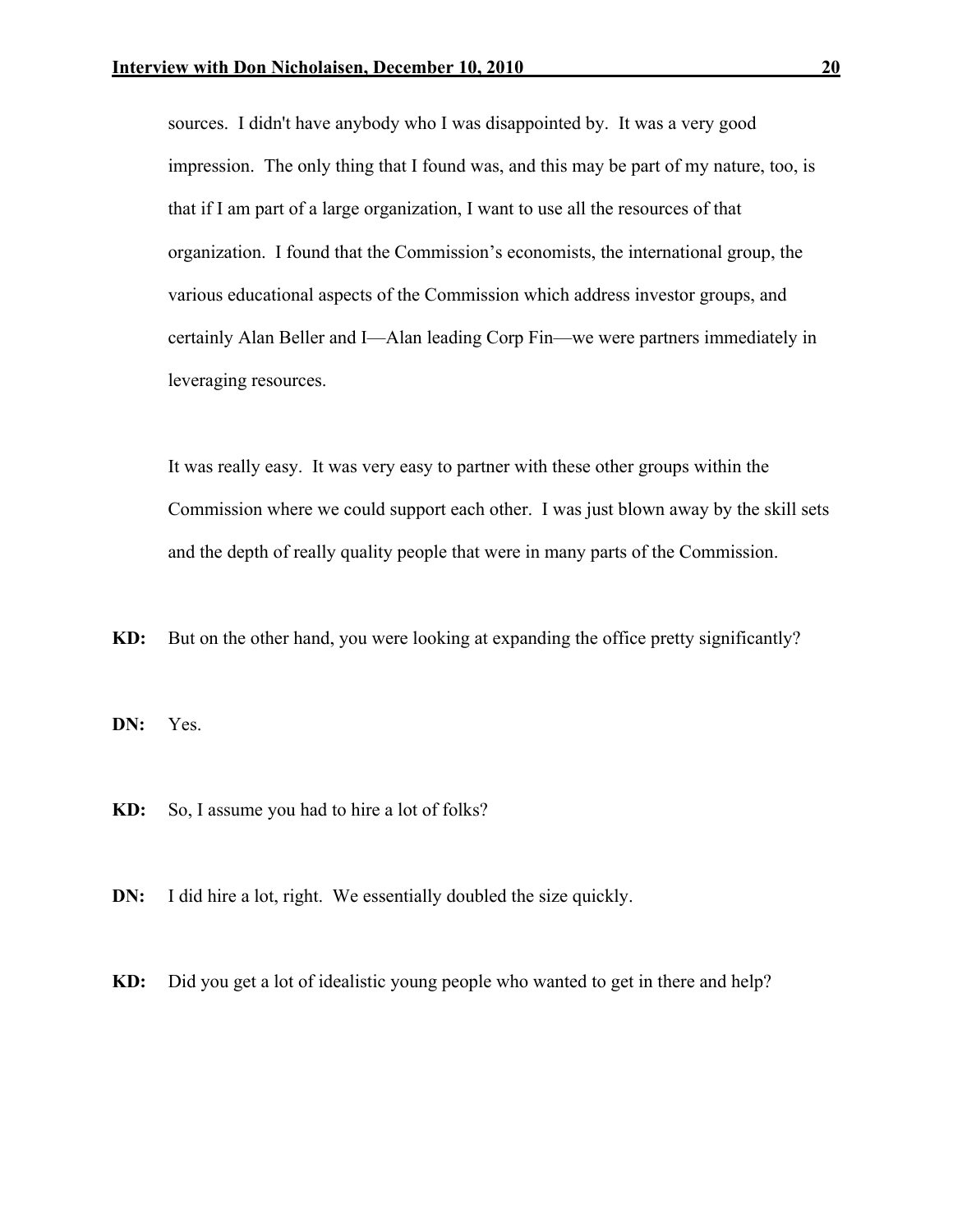- DN: A lot of those types, yes. We had lots of those, and they restore your faith in what we do, as well as an amazing number of extremely experienced high quality candidates who, when you looked at their resume, you would say, "Wow, this is just unbelievable that this person would even want to contribute at this level. They are so overqualified." It was a tremendous wealth of talent that was available. It wasn't hard to fill the slots. It was primarily, take the time to do it right, get the right people in the right places. We did that.
- KD: Okay, so, that's the organizational stuff, the issues.
- DN: Let me just add one comment to that, I had from day one, the full support of the Chairman. Chairman Donaldson was very clear that this was an area where he respected my years of experience, and abilities, and I really learned how to be useful to him, at the same to know when I should raise my hand and make sure that we discussed things. His support was excellent, as were the other Commissioners, but I wanted to say the Chairman stood out.
- KD: When working with Bill Donaldson, when was it important to raise your hand?
- DN: Well, I thought it would be important, as it is, to make sure that if I took an action that would have significant publicity, that it would be no surprise to the Commission.
- KD: The least you could do, I guess.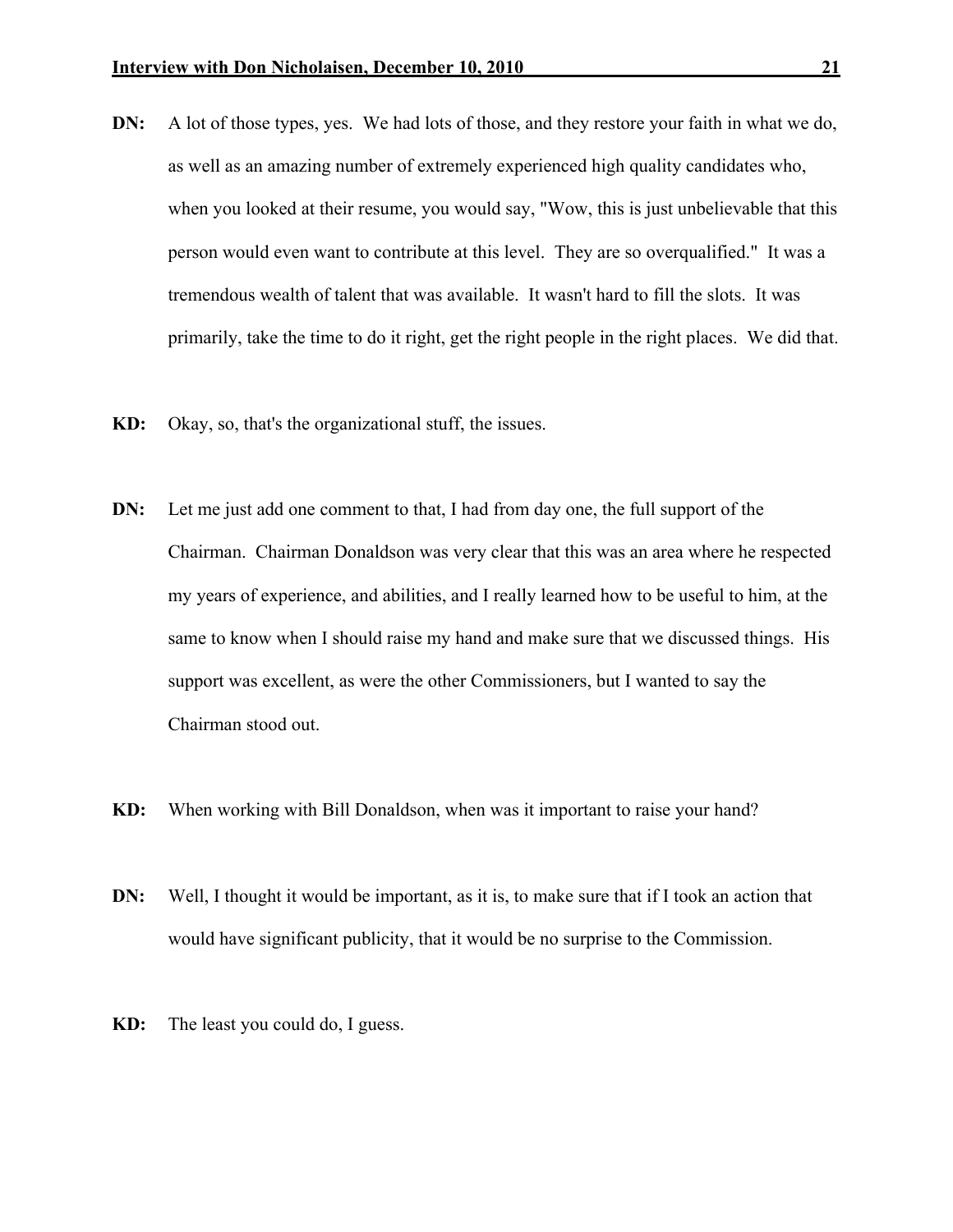- DN: You know, it's kind of more than the least. I would make sure that we built up to that, in that there would be a good understanding as to why I would take a decision that I felt necessary.
- KD: Right, let's talk about the issues that you were faced with. So many things are in flux at this point. Did you sit down and make a list and say, "Here are my priorities. I've got to hit this first, and then I can hit that then?"
- DN: Yes, probably because there is nothing that's not subject to public disclosure, I kept those lists in my head. I had a hundred-day plan. I knew with real precision what I wanted to accomplish in the first hundred days, and did tick them all off. I got it done. I also had a pretty good idea of what would come along, along the way, that would have an element of urgency to it, and had, I think, a pretty good idea of what needed to be done and whether it was accomplishable and within reasonable parameters. What you can't plan for is the day-to-day happenings. They are significant at the Commission. There are always events that, as you would describe it, where the urgent takes over the important. You had to work very hard to keep the important things going forward while still dealing with the day-to-day emergencies.
- KD: Did you do that by having two sets of staff, one to deal with the emergencies and one to keep everything else?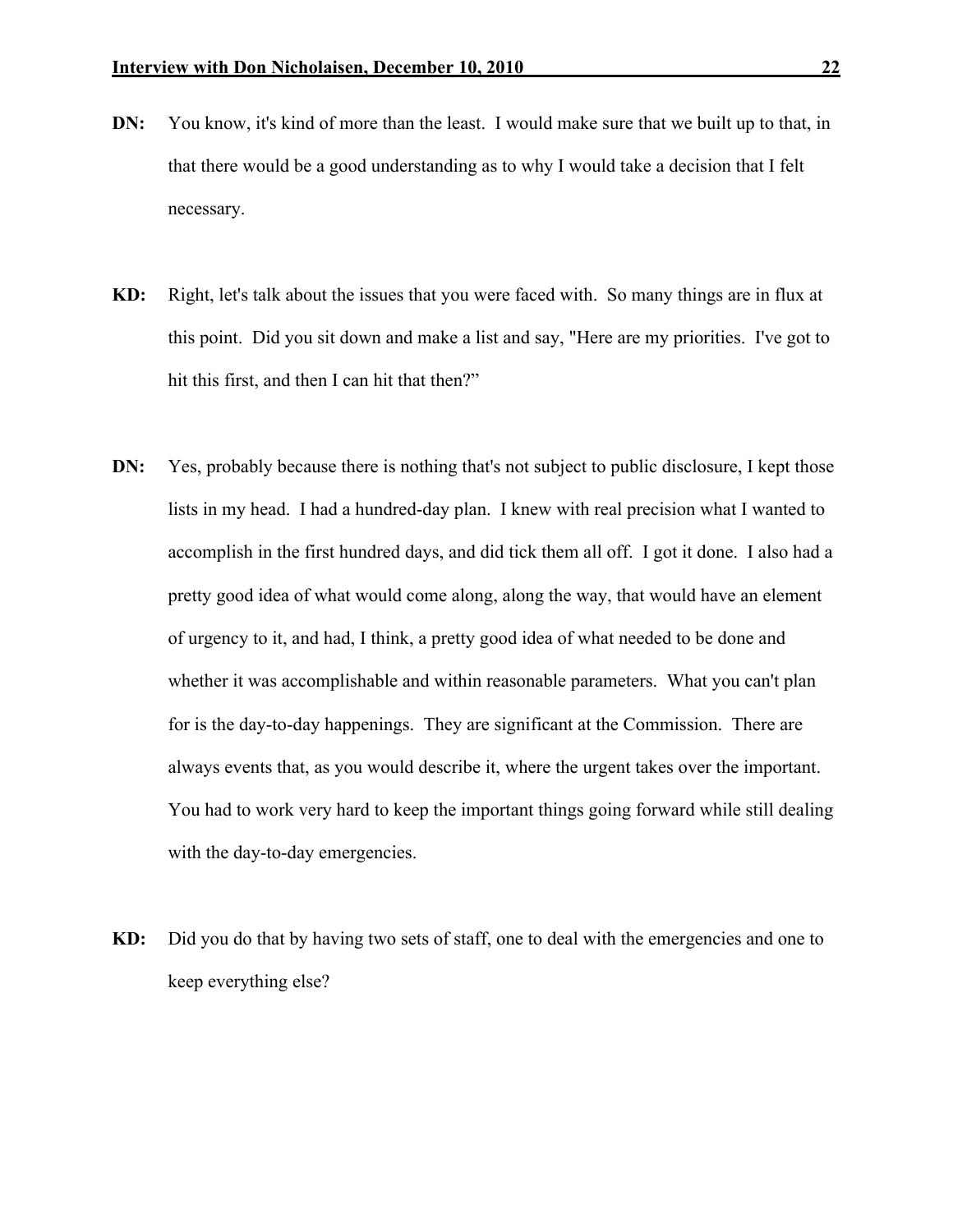- DN: No, basically a fairly common staff. But having the international group separate from the auditing function, the rest of accounting and reporting disclosure matters made it easier to do that. So it was pretty clear when something would surface where it went.
- KD: Let's talk about that hundred day plan. Do you remember what was at the top of that list?
- DN: Staffing was clearly at the top, was to make sure that that was commenced and in place. Part of my desire was to make sure that I established relationships on the Hill that would be important as we dealt with issues. I would take the pulse of Sarbanes-Oxley and how it was enacted. A lot of the rules had been written by the Commission, but the PCAOB had not yet developed their first standard for internal control reporting. While all of that was obvious, there was a time to take the pulse in many areas as to just what I would read as being workable measures, and how we might make that happen.

Another area that I was deeply interested in was functioning of the FASB and their standard-setting process. There were many things that the Commission had asked the FASB to deal with, and I wanted to make sure we had a plan in place to track their progress. We didn't have authority over the FASB, but they, like everyone else, were very interested in working so that things got done.

KD: They didn't mind you tracking their progress, I guess?

DN: They might have. But I think we did it reasonably cordially.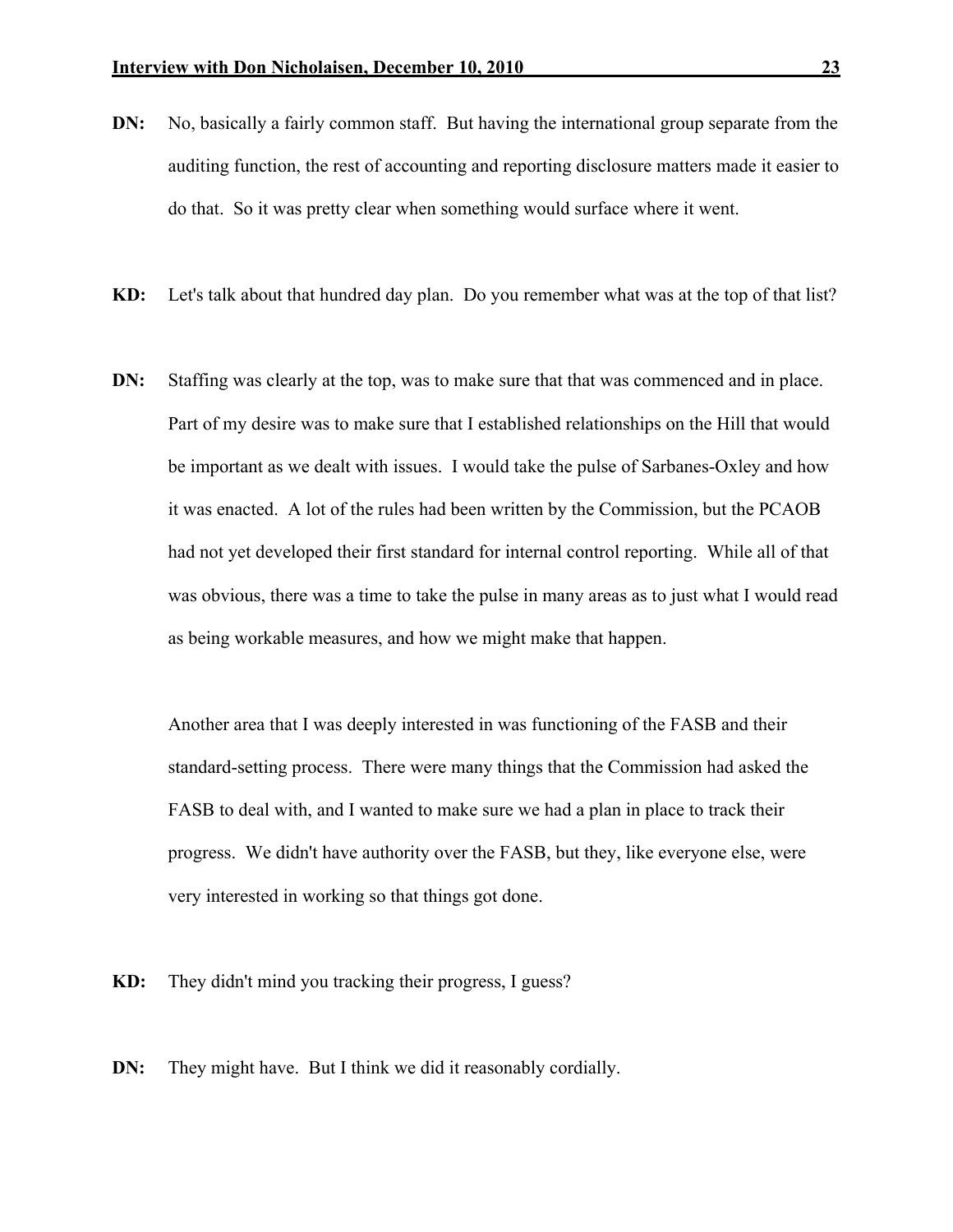- KD: I'm just going to run through a couple of themes that come up. We talked a little bit about relationships, relations with the PCAOB, and how this was an ongoing thing, offbalance sheets and special entities, special purpose entities, that one seemed to come early and stay late. Tell me a little bit about your experience with that.
- **DN:** That was one that was well underway when I arrived at the Commission.
- KD: Was there a study going on?
- DN: The FASB was in the process of rewriting its standard on special purpose entities. They concluded on an approach that was different, but in my view was also different and complicated. I expressed my views to them. That was one of the areas where we perhaps didn't have unified ideas as to how to deal with it, but it was their responsibility. I provided the necessary inputs that we could, but at the end of the day, that standard ended up being like many others. It just didn't work.
- KD: Is that FIN 46?
- DN: It was FIN 46 and a couple of other interpretations that were provided. They were directionally right, but lacked practicality in actually making it work in the field, they're extremely complicated for everyone to understand, not just preparers, but investors. So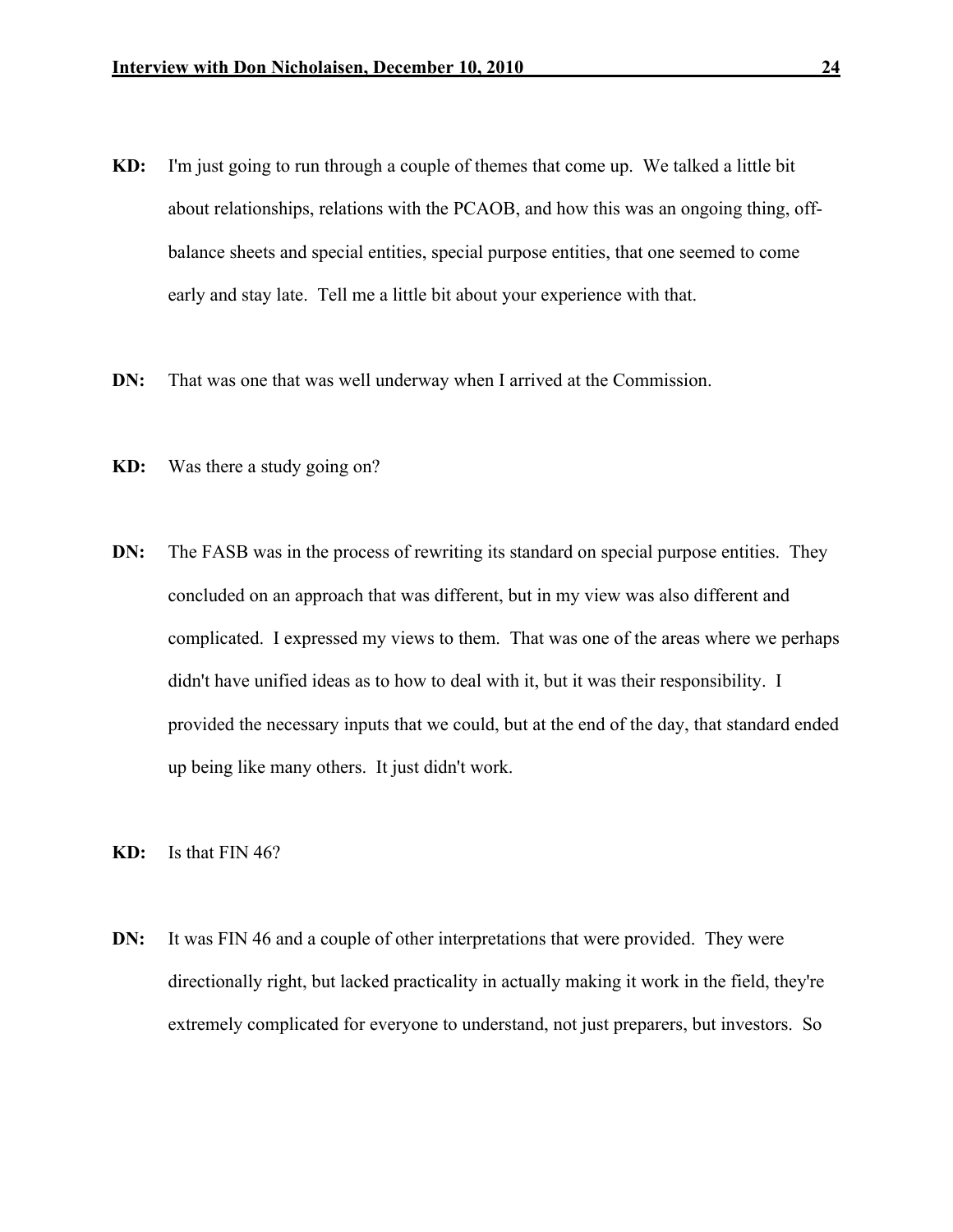there still needed to be more work on that. It was one of the last things when I left the Commission and left the inventory of things that were not yet done. That was on my list.

- KD: But there was all this talk at this time about standards-based or objectives-based, and moving beyond the plethora of rules.
- DN: Right.
- KD: My understanding was that FIN 46 was one of these standards-based things.
- DN: Anything that's rules-based enables a person to learn how to play the game, and once you know how to play the game, you can circumvent the intent of the rule, and that's an unfortunate thing. The business community at that time was really looking for certainty. "Tell us the rules. We'll follow the rules." I think they did that in good faith, but at the same time, if there are rigid rules, it's just pretty easy to find a way around it.

I said that earlier on, that when I moved to Germany, U.S. accounting was principlesbased, and German standards were more rules-based. What we didn't have in absolute clarity in the same way that the German standards did, they went even further in requiring explanations. I'm not a fan of the U.S. movement to more rules-based standards, more details. I understand why we've had to do it, but it looks like patch-work. Someone will always find a way to circumvent rules that run hundreds of pages. On the other hand, I believe principles supported by rules works. Rules alone are a continuing problem.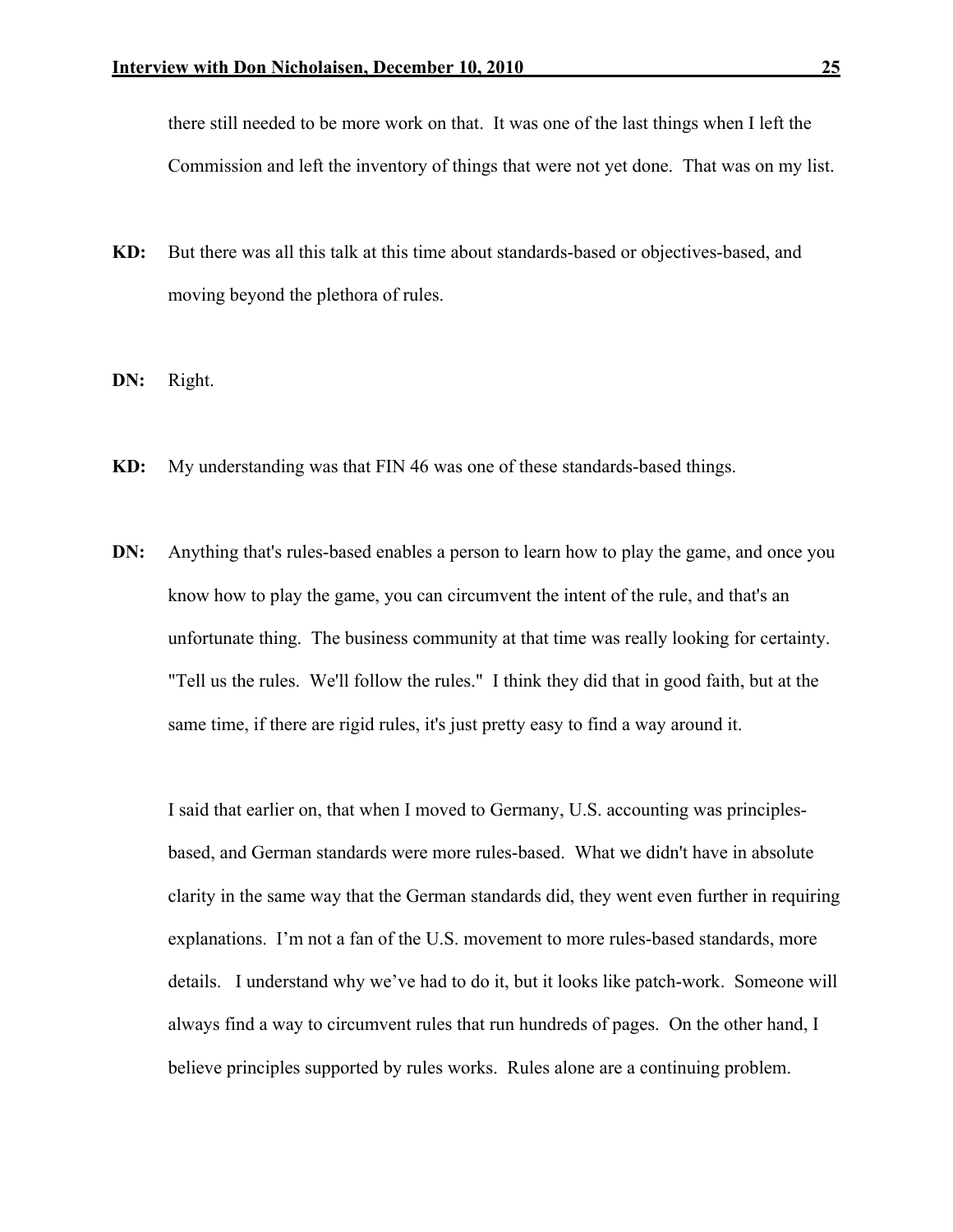- KD: Okay, but FIN 46, was that really rules-based?
- DN: Well, it was intended to be principles-based, with a concept behind it. But the measurements were all mechanical and FIN 46 became complicated.
- KD: I suppose people come and ask clarification?
- DN: They do. It is very hard to write a standard that is either principle-based or rule-based that lasts for long periods of time, unless it is extremely simple. Anything that becomes fifty or more pages is not simple. We found ourselves in that place.
- KD: Another one that came early and stayed late was dealing with 404.
- DN: Right.
- KD: And can you walk me through that process, and what you were able to accomplish early. What the complications became?
- DN: Well, from day one, we knew this would be an extremely controversial implementation process. If you were on the outside looking in and you said, "I want to implement significant change and I want to do it in all companies, and do it all at one time," you would say it's impossible. You just wouldn't do it. You would do tests and pilot studies.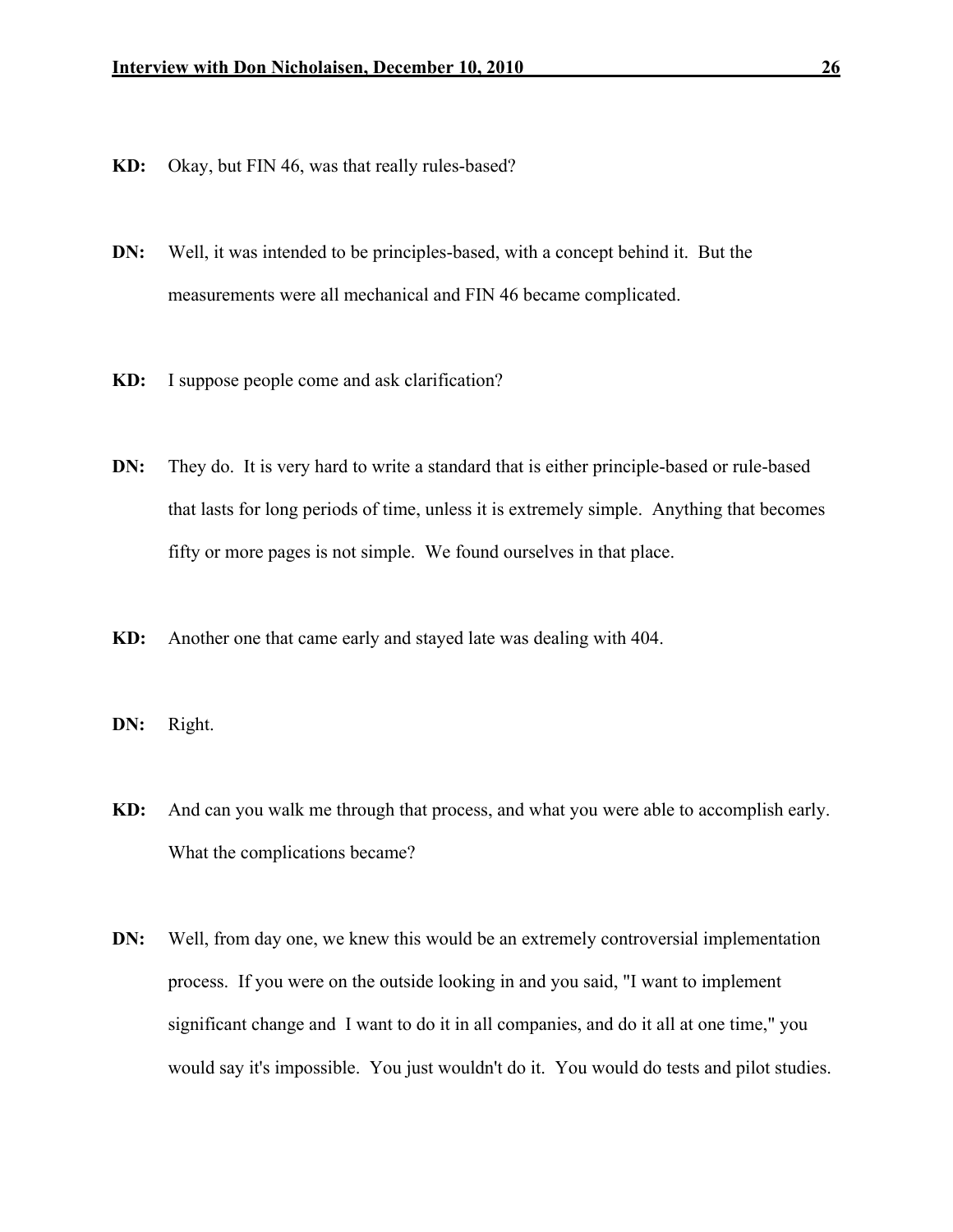You would revamp things after considering feedback before rolling out new requirements on a broad scale. That way, you can moderate it. There would be a lot of steps that you would take along the way. That wasn't really possible with the way the act was written. So, when the PCAOB began to write their rules, their standard on internal control reporting, they were starting with a fresh page, with a requirement. As a new body, you would expect that they would try to do everything possible to fully achieve the maximum in the first step. That was a difficult process.

- KD: They did try to do that?
- DN: They did try to do that. We did work with them. As they wrote their rules, there was some moderation along the way. But as it was exposed and dealt with, my feeling at least, that we're going to have to come back to this. We're not going to get it done. We're not going to get it completely right in the first phase. We will require companies to comply with the rule. We'll look for major departures from it. But the idea of let's get it out there, let's not go crazy with enforcement in the first year. Let's see if we can't tweak this along the way would be important.

So, the Commission held hearings along the way. Things were adjusted and moderated to a degree. And we did ask the PCAOB to consider changes. In particular, with respect to smaller companies, it was within our purview to defer implementation for them until there was enough information available from work by the larger companies, so that we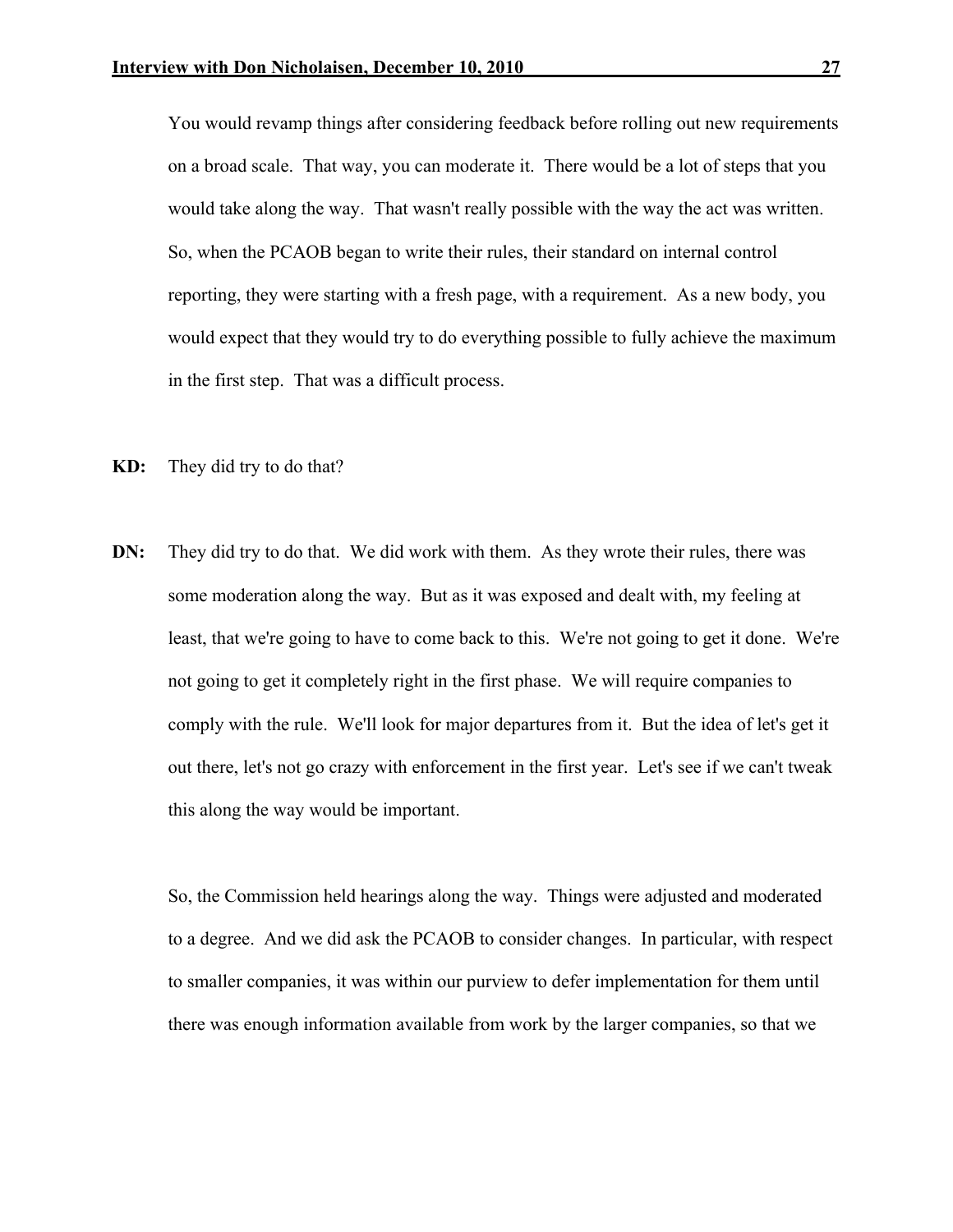would be able to say, "All right, let's draw this out across the smaller enterprises that aren't as used to this as the largest global organizations."

- KD: And don't have the resources, either.
- DN: Didn't have the resources.
- KD: So, when 404 was rolled out, were small companies exempted at that point?
- DN: Yes, we deferred implementation. We kept revising the calendar to say, not yet, not yet. During that period of time, I searched frantically for ways to simplify the process for smaller companies, to develop a guide, if you will, for a smaller company's implementation of the internal control reporting. I asked a lot of different groups to look at what might be appropriate. COSO undertook the challenge.
- KD: COSO?
- DN: It's the Committee of Sponsoring Organizations, I think is the title. We asked them because they were objective and generally had more experience with internal controls than any other group. They were well-positioned. And they did undertake the study. When they came back, the views of the short version were that it's very costly to maintain document and audit controls in smaller organizations, extremely costly. I'm not sure it passes the cost/benefit test for many. So, we thought of other things, like perhaps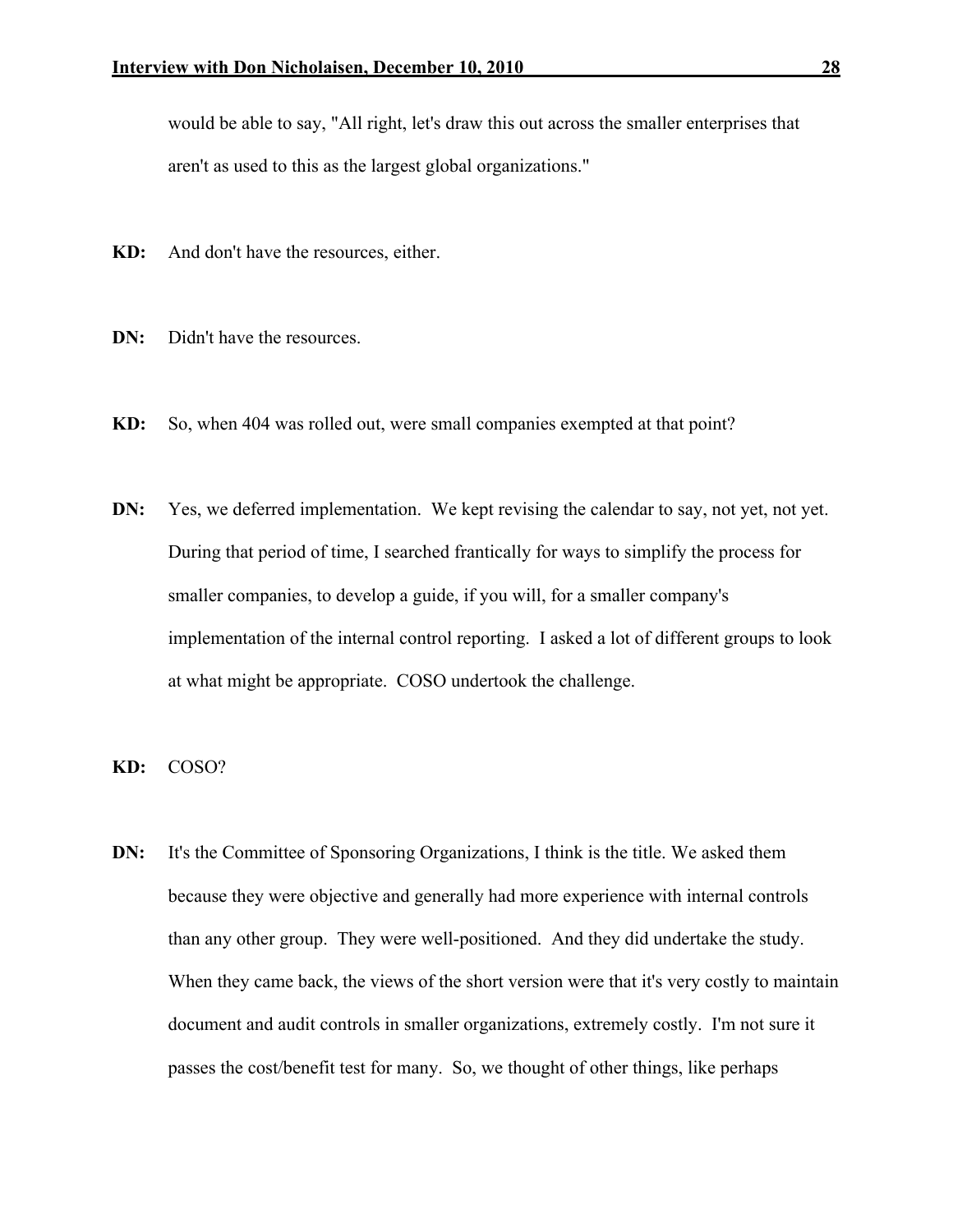labeling or red lettering, those companies not in full compliance with the SOX requirements. By the time I left the Commission, it was still an unresolved area.

In other areas, the PCAOB did their work, and tried hard to make the revisions that were necessary and appropriate along the way. Nonetheless, many in the business community felt, and some still feel, that 404 was overkill. It didn't pass their cost/benefit test, and they believed that they had adequate controls. A lot of companies' CFOs and CEOs would later tell me that when they first went through the SOX 404 exercise, they really didn't like it. It was very costly, even if absolutely necessary. However, many said they did benefit from it. And at this point, it's pretty well-baked into the practice. It's now pretty well accepted that we need to have good controls, and that there is a need to document and audit those controls.

- KD: But at the time, were you seeing some political capital being spent with congressmen coming in and saying, "Hey, ease up on this, because this is too much for our constituents"?
- DN: Different people would have different views, and I think I heard from all of those at Congress who were interested in this. Most of them were conveying, and expressed it as such, conveying views that they heard from their constituents, as opposed to saying, "This is ridiculous, stop it." There were a few of those, but they were not by any means the norm. Congress, in passing and enacting the act, clearly knew this would have a lot of controversy associated with it. But it was necessary, and it was fully appropriate in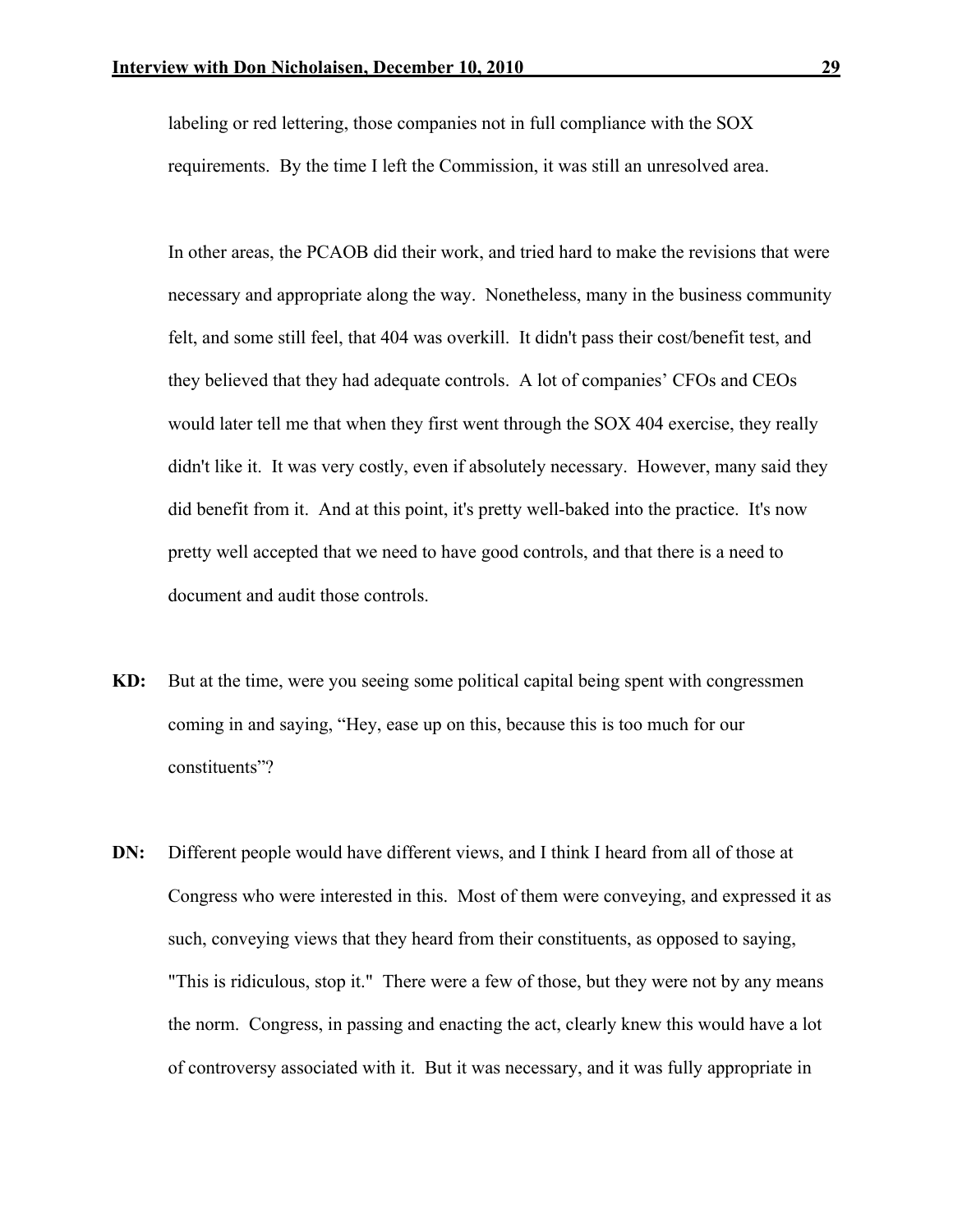responding to the public outcries of outrage. So, for the most part, there was pretty good support.

- KD: How did you hear from Congress? Were there hearings? Did you ever sit down and testify?
- DN: A lot of them would pick up the phone and call. Since I was the identified liaison with the PCAOB, I got the calls. I would meet often with both Sarbanes and Oxley staffs to make sure that they understood what we were doing, how we were implementing the 404 requirements, and what oversight we were providing along the way.
- KD: Did the small business exemption remain then, through your time?
- DN: It did, yes. We just couldn't find a magic way to deal with it.
- KD: Well, some incidents then, or things that appear from my research of the incidents that have a place in time. One of the first things you did was held an inspection, went in and took a look at the Big Four accounting firms.
- DN: Right.
- KD: Tell me a little bit about that process and what you found, whether you were surprised or not.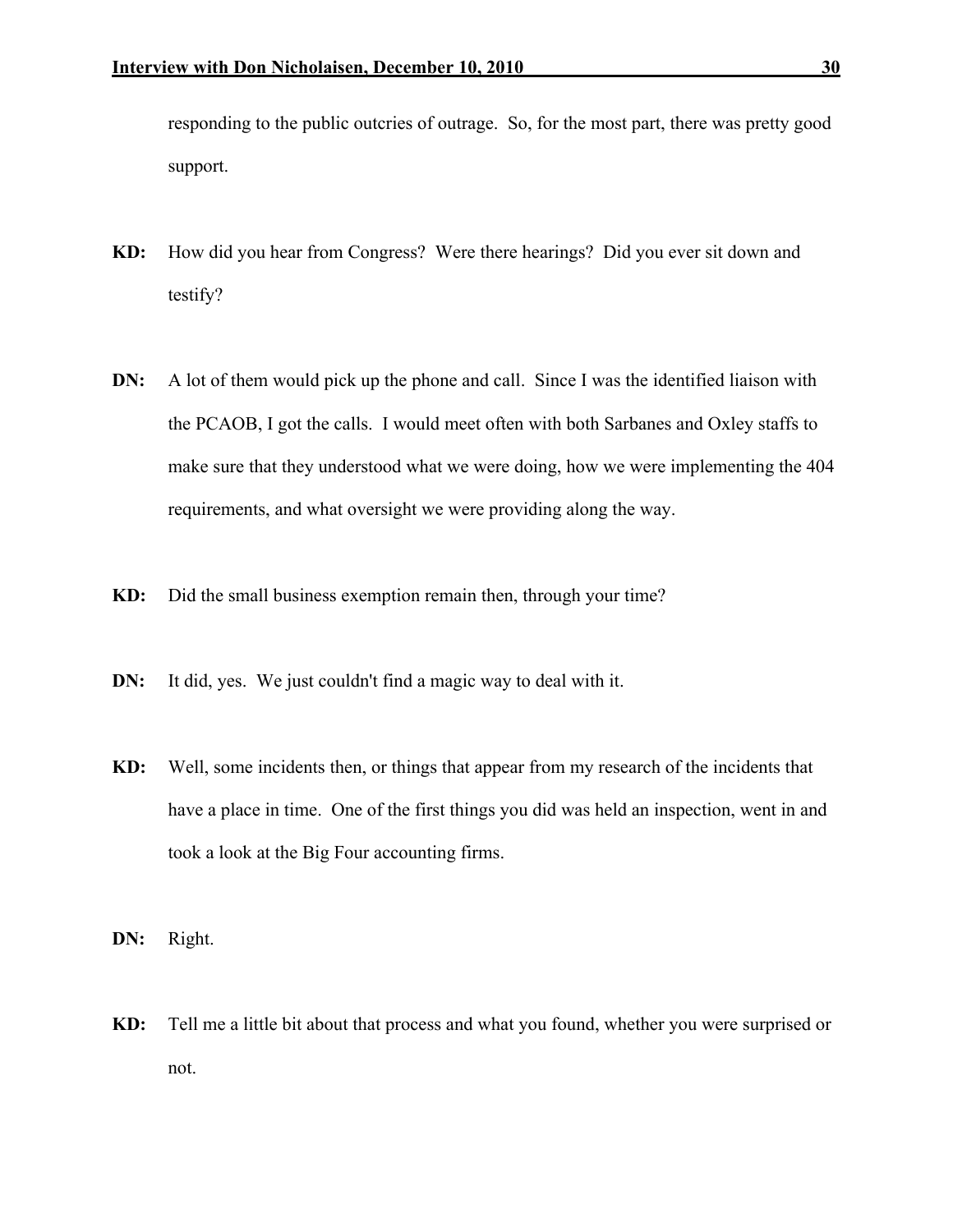- DN: Well, the inspection work was new and was a function of the PCAOB. I had come from an accounting firm and I knew pretty much the other larger firms, so I can't say that I was tremendously surprised. Only a portion of the PCAOB findings are by statute public, so I wouldn't discuss it here, either. But I can't say that I was shocked or surprised significantly in their findings.
- KD: What was the purpose of that?
- DN: The inspection of the firms? That's required by the SOX act, and is to be conducted by the PCAOB.
- KD: But if the findings are confidential, are you using them behind the scenes?
- DN: Yes, well, the PCAOB do. We, obviously, would read their reports and think about things that might impact the reliability of financial reporting. But auditors are the secondary actors. The primary preparers and the primary responsibility for financial statements and disclosures rests with management.
- KD: Another one is the contingent fees. You got into a little scuffle with KPMG about contingent fees.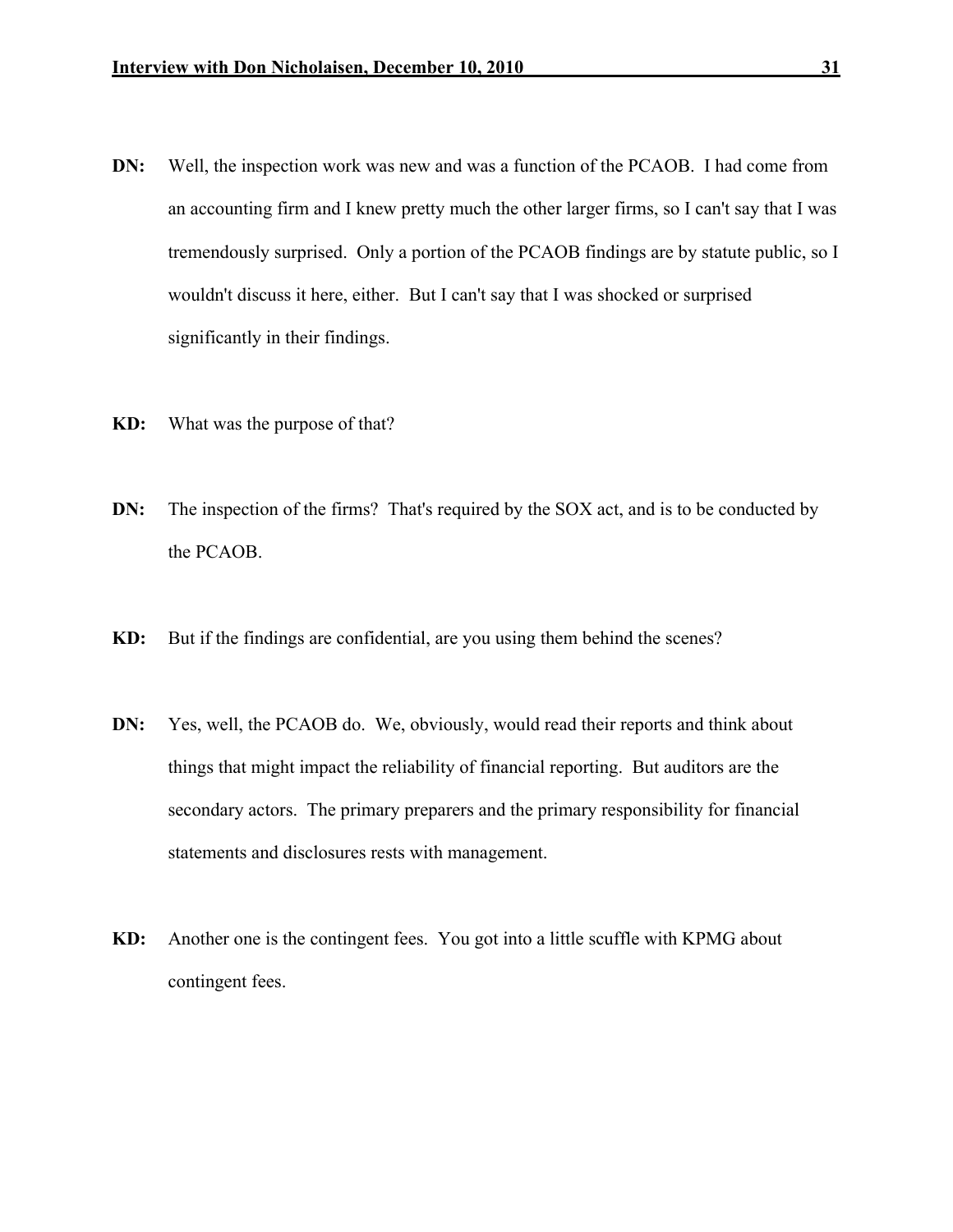- DN: I would say it wasn't just KPMG. Contingent fees aren't permitted and never have been. So a firm couldn't say, "Our fee is this, but if this happens, it is ten times that." But there were shortcuts, I would call them shortcuts. They were well thought-out, well-lawyered, that had been looked at as ways to achieve, particularly in the tax area, where additional results would increase the bottom line for the company. There would be some sharing of that along the way with the audit firm.
- KD: Was this new, or had this been around for a long time?
- DN: It had been around for a while, but it was beginning to grow in size. So I, maybe perhaps dogmatically, just said, "Stop it. This doesn't pass the appearance of independence in my view." My view isn't the only view. I just couldn't, from a public standpoint, not express a view on it.
- KD: How did you do that, through a release or something?
- DN: I called each of the firms in and talked to them and then issued a release. A statement, I guess, is actually what it was.
- KD: How was that received?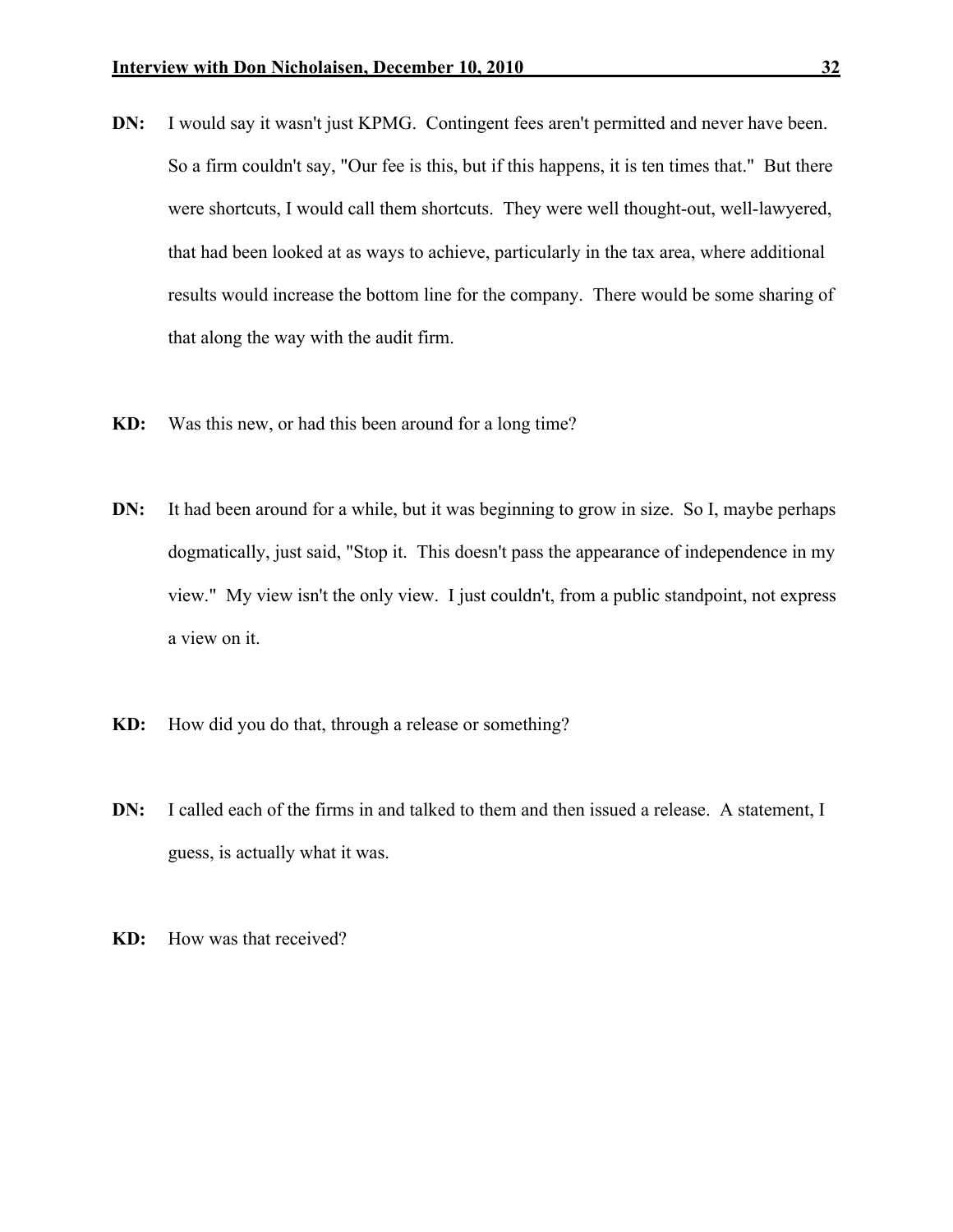- DN: It wasn't greeted with open arms, but I think the majority of people understood that it needed to be addressed, and that there were not logical ways to conclude other than "Don't do contingent fees."
- KD: At this point, were the accounting firms making the case that, "Well, we're not doing our consulting now, we're under a lot of pressure here to make money, to survive"? Did they make that argument?
- DN: That wouldn't be a good argument for them to make.
- KD: Why not?
- DN: Because it's a question of is this particular approach appropriate or not. So while there might have been some noise around that, that wasn't a primary argument. The arguments were lawyerly. They were scholarly. They had sliced and diced every word that was out there. They had looked at everything that existed. They felt, with confidence of their lawyers, that they were fully within their rights and appropriately dealing with it and had appropriately put safeguards around it.

A lot of that, I didn't disagree with. I just think the perception was so inconsistent with the independence of an auditor that for me it ended up being – I'll say again, I was dogmatic on my part, just decided that I would put my stake in the ground on it.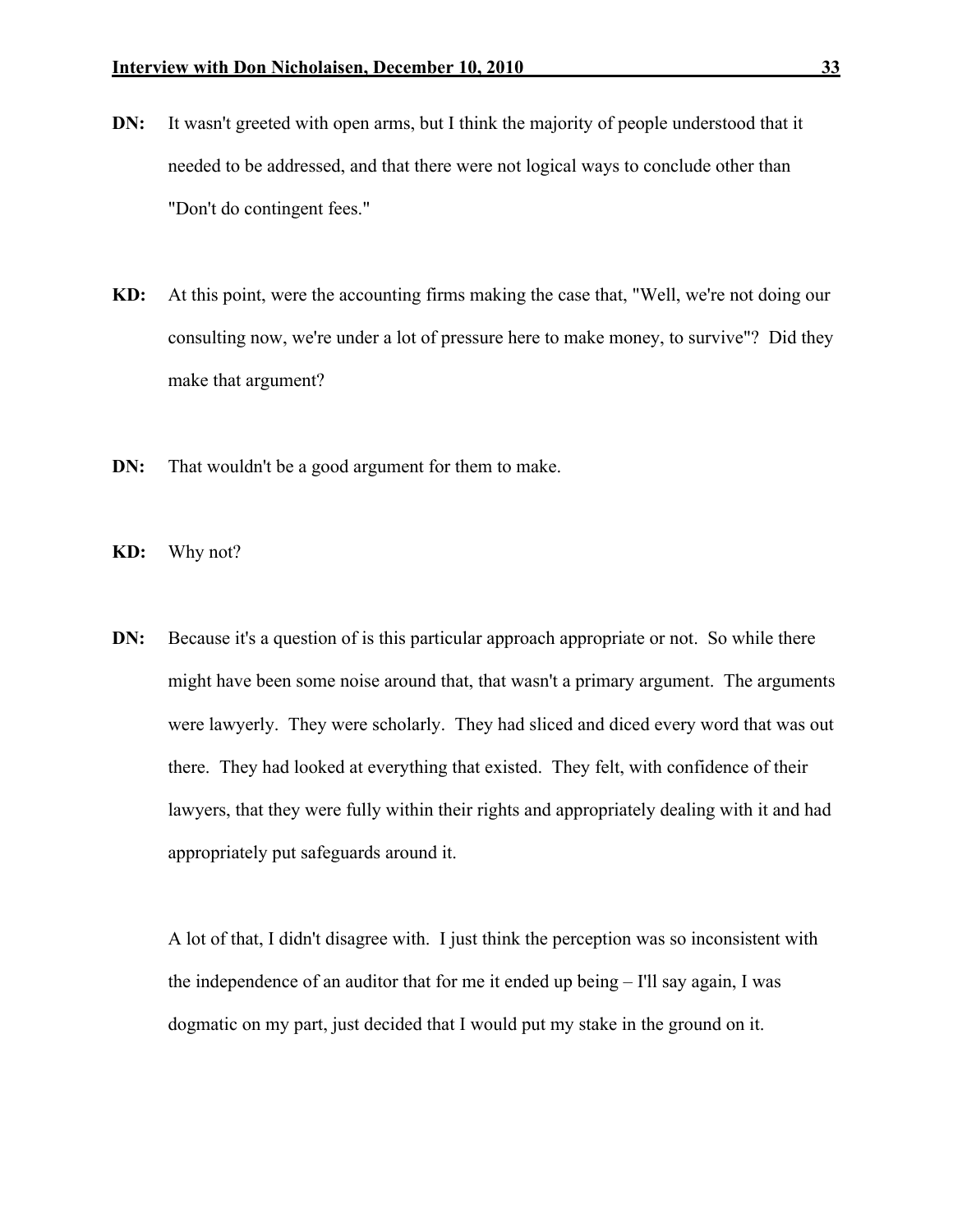KD: Did that work?

DN: Yes.

KD: Then a big one, Fannie Mae. In late 2004 they were asked to restate.

DN: Yes.

- KD: Tell me about the process leading up to that.
- DN: Fannie Mae was not required to register with the SEC by law or by statute. It wasn't a requirement, but for other reasons Fannie Mae decided to do that. In doing so, they came to the Commission and they said, "We want to be treated like any other registrant. We want to file our financial information and statements with the Commission," and they went through various rounds of preliminary, quote, "unofficial filings." In the course of doing that, and dealing with their own regulator; we were not their regulator - they had a separate, statutory regulator. Their regulator had questioned some of their accounting. They specifically asked for my views and a decision as to what is the appropriate accounting in a couple of areas, the biggest of which was hedge accounting.
- KD: Was Treasury their regulator?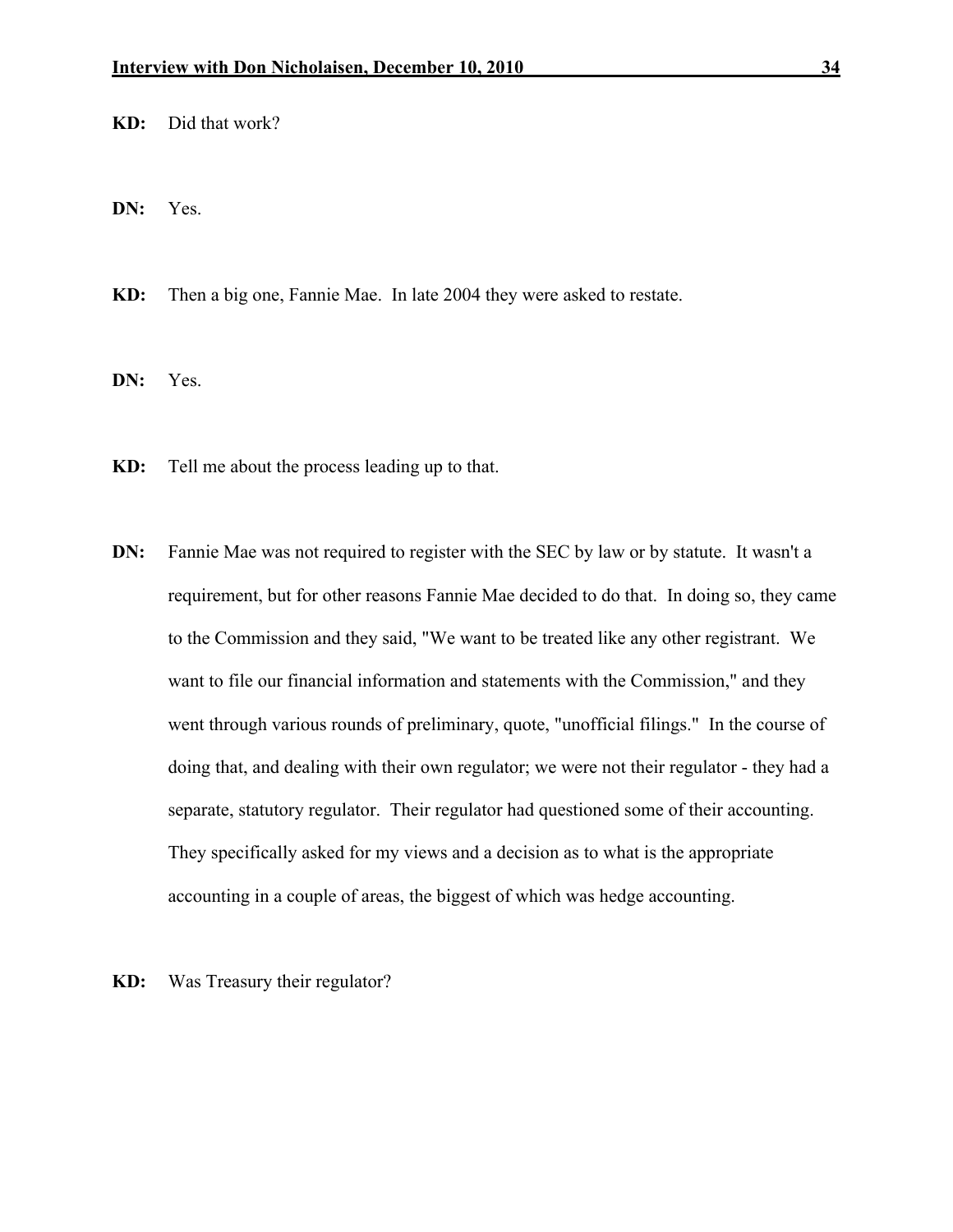- DN: No, it was the Office of OFHEO, the Office of Federal Housing Enterprise Oversight, which has since been restructured and renamed FHFA, the Federal Housing Finance Agency, and it was an office that was there just for the oversight of Fannie and Freddie.
- KD: I see. So, they asked for your opinion?
- DN: Fannie Mae asked for my opinion, and the regulator also did. The company was clear that, "Whatever you decide, you know, we will abide by it. We want to do this right, and we will comply with it." I expressed my views after a very exhaustive exploration and study of everything that was available. In my view, it was appropriate for them to restate their financial statements, and that's what I asked them to do. They agreed to do it.
- KD: This would be one of those things you made sure Bill Donaldson knew about in advance?
- DN: Yes, but, very clearly this was not a Commission action and it was not an action of the Commissioners. So, all of the Commissioners I tried to keep advised of this in that there would be plenty of press. I didn't see any other answer for this. I'm a believer in what Fannie Mae does, so I like the fact that they were helping people get into homes. I thought it was good for the economy. I think it's good for stability of families and our society. I had no view other than to come up with what was right for this very large part of the mortgage economy to enable the companies to do what they wanted to do, which was to comply fully with the SEC's rules and regulations.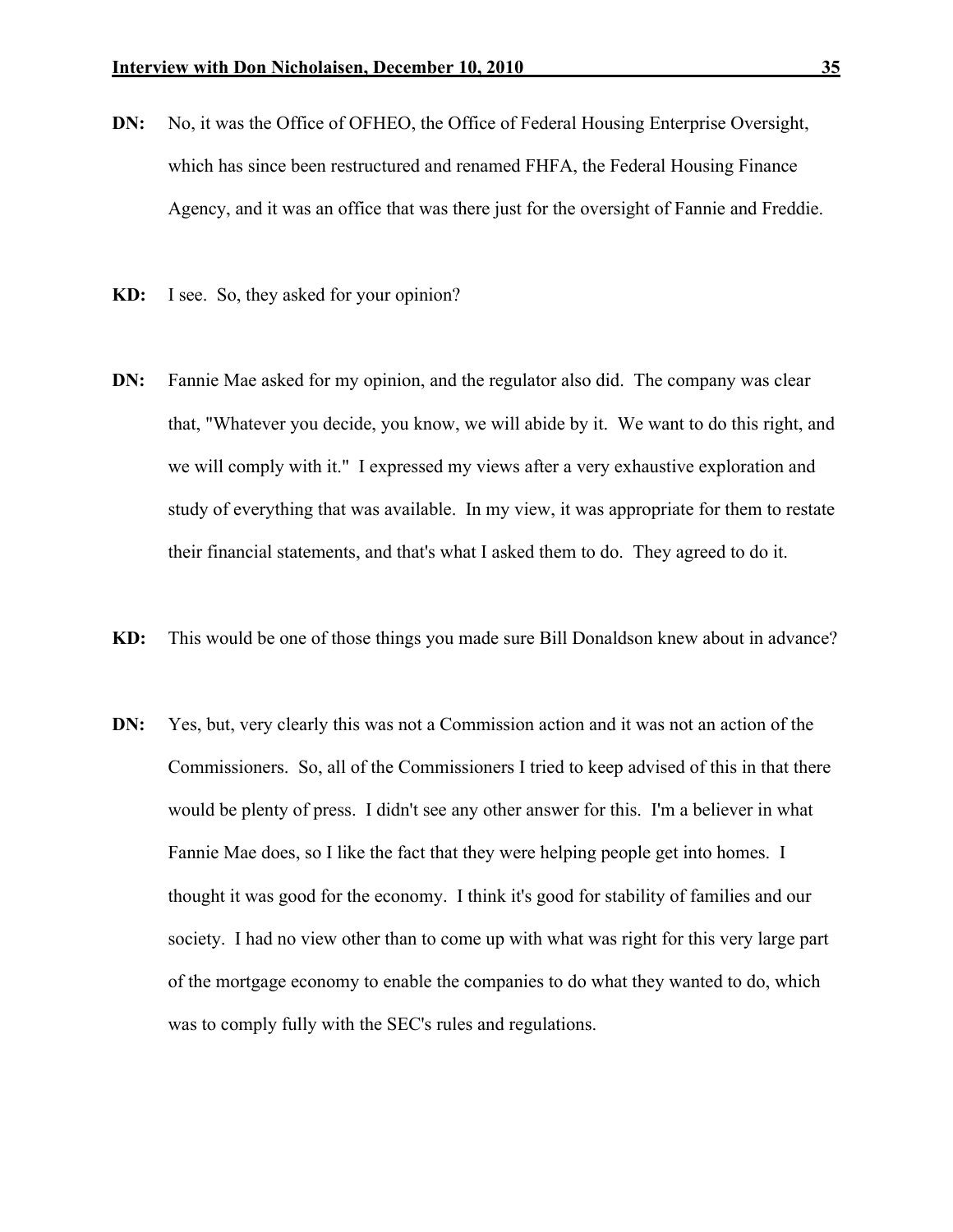- KD: It sounds to me as if this was just simply you responding to a particular incident. The way it was played up is, this is the SEC flexing its muscle, sort of taking a hard line stand, everybody stand up and pay attention. Did you know that that kind of thing was going to happen, and did that seem like something that maybe was worth happening?
- DN: Yes, I did, and yes, it's unavoidable. And yes, there were others that should have taken note of the requirements of hedge accounting. Accounting practices often change when companies read in a newspaper about somebody else having a problem with the SEC. So I did expect that there would be others who would also have some issues.
- KD: Did the SEC stay in touch as they went through the process?
- DN: Oh, yes.
- KD: How so? How did that work?
- **DN:** Well, as they worked through their restatement, which took a very long time, my staff and the staff of the Division of Corporation Finance looked closely at what they did -- did they do it right, did they comply, and were the restatements and disclosures something that were now believed appropriate. We, the Commission staff, stayed with it the whole way.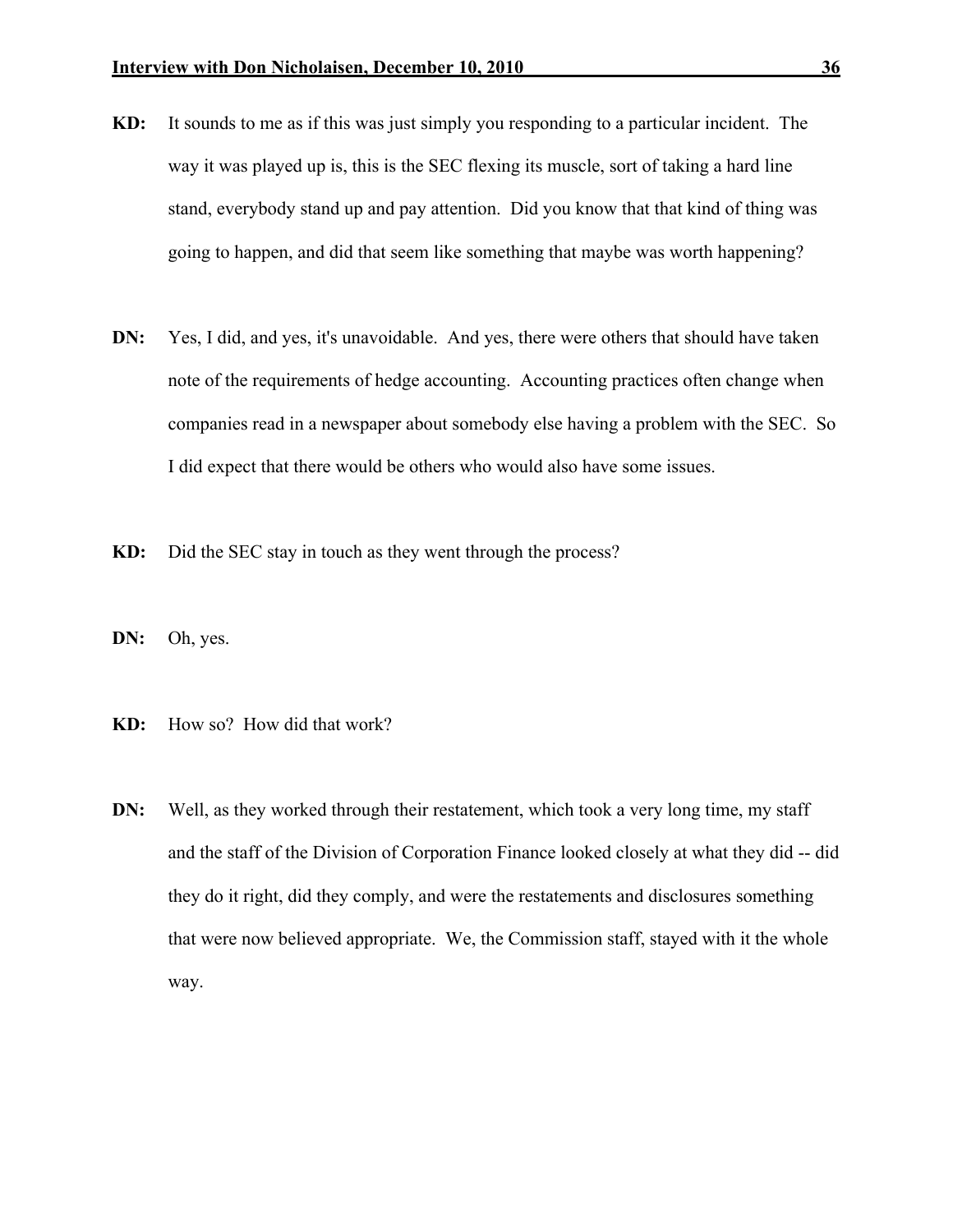KD: Another was lease accounting. You had lease accounting rules. This would have been toward the end of the period.

DN: Yes.

- KD: This is another one that really sort of pops up.
- DN: It does. It was one that, to me, was an extreme disappointment. My staff had been working with lease accounting. There is an annual conference that's sponsored by the AICPA at which the SEC staff often summarizes events that they have seen and areas, of accounting or disclosure, that they are concerned about. It gets a high and appropriate level of attention at that conference. In preparing for that conference, my staff came to me with a couple of leasing transactions that they had seen in a number of places where there was a lack of compliance with the existing accounting literature.

The FASB standards were absolutely clear in these areas. There was no ambiguity in it. But what had happened was that Company A deviated from the practice, and then Company B sees that, and "Well, me too." Apparently there had been some practice out there of relying upon that practice being generally accepted, as opposed to not in compliance with the specific accounting standard.

This was after we had finished the first round of SOX 404 reporting. I saw a certain amount of frustration here believing that if we went through 404, that the starting point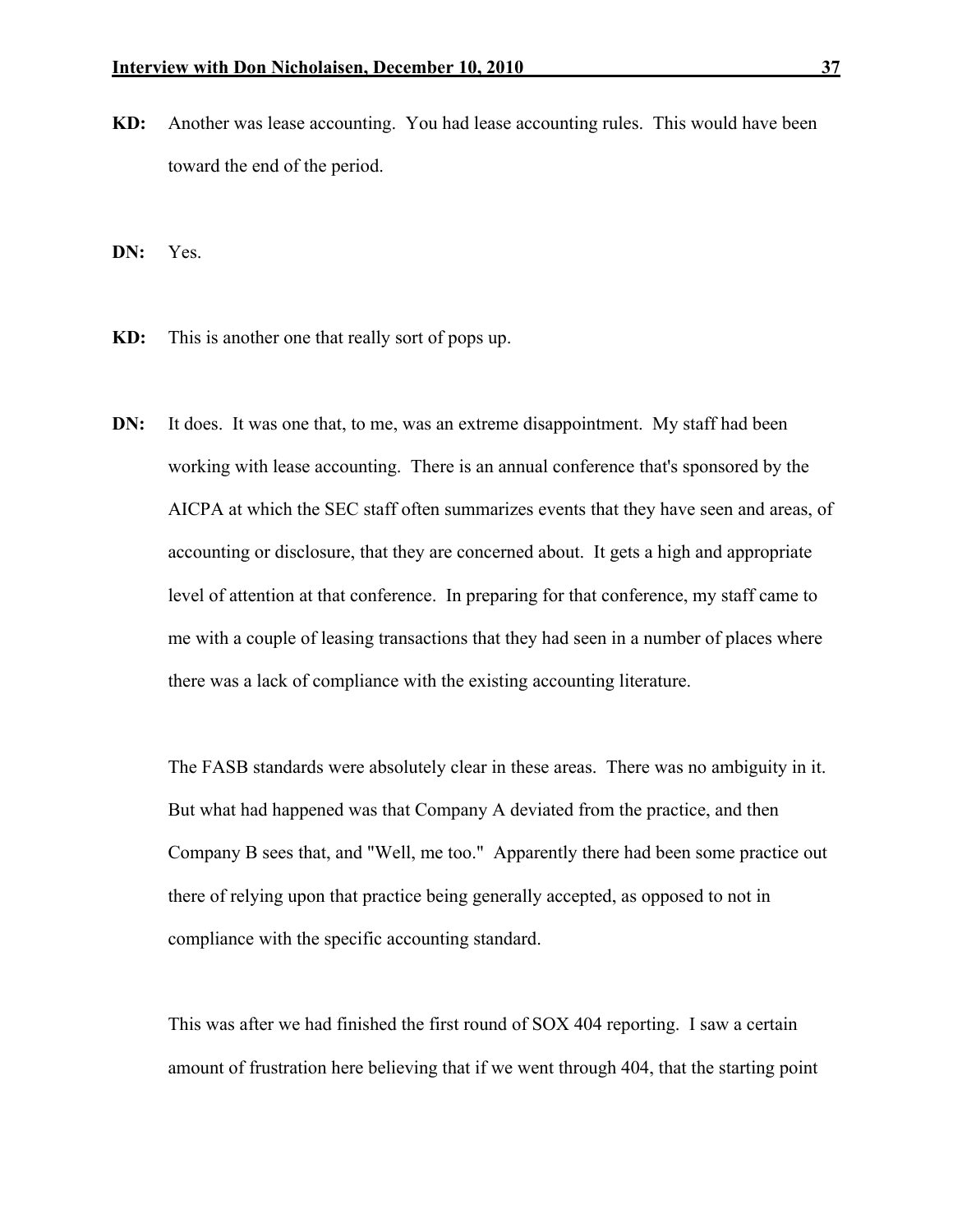for everybody would be, "Are we in compliance with all accounting literature?" I was extremely disappointed to learn that that was not the case. My view was that it would be best to deal with this as a statement of the Chief Accountant and provide an opportunity for companies to restate and do it collectively so that they're not the outlier. It could be understood by the investing public that compliance with accounting standards matters. So I expressed my view on that. I knew it would be extremely unpopular with those companies that didn't follow the existing accounting standard and that relied upon something other than GAAP.

It certainly was not popular with the accounting firms either, who went through lots of restatements for their clients. But if we're going to have confidence in financial reporting, we need to comply with the rules. If you choose not to, at a minimum, you should disclose, "We don't comply with GAAP, and this is the reason why."

We've always provided at the Commission the opportunity for people to report their own income measurements that management can, and is encouraged to, describe the business as they see it in the MD&A. If they don't measure those results based on GAAP, then fine. Report it another way in communicating with shareholders, but make sure that the GAAP financial statements are right, and that you comply fully with GAAP, and GAAP disclosure requirements in those statements, and that there is consistency. So, it was not a popular thing that I had required.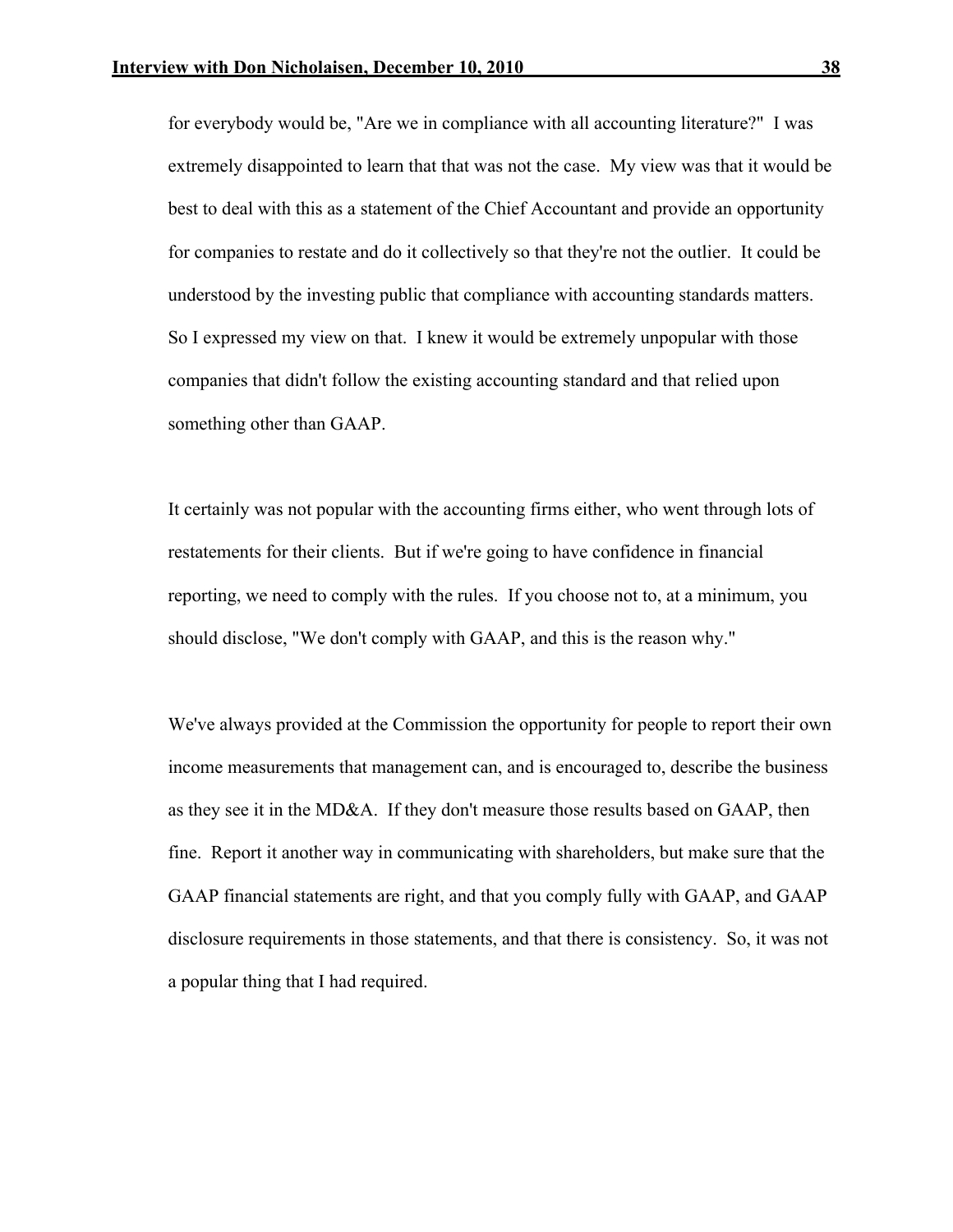- KD: It sounds like you put out a statement that essentially said, "Okay, here is our position. Everybody restate or take charges or whatever now." Essentially.
- DN: Exactly. Exactly.
- KD: That's what you said. Did you have any idea of the scope that this thing would be and the number of restatements?
- DN: No, but I thought it would be quite a few. I think it ended up being more than even I had thought. I wanted to be fair in the sense of, since there had been a fairly broad practice of non-compliance, that restatements didn't come in piecemeal, with one company now, another company later. The alternative way would be to deal with that as an enforcement matter, affecting those companies who we knew didn't comply. So you have individual restatements, and the market then begins to wonder, "Well, what's going on here?" And so this was, to me, a fairly simple way to achieve compliance with GAAP.
- KD: Having so many companies restating all at once, did that further upset the business at all, or the accounting profession? What were the ripples coming?
- DN: Well, the ripples occurred and many didn't like it. There were other ways we could have, (in their view, should have) done this -- sort of a natural reaction. These are people who I've known for lots of years who were very upset. Restating is a big deal.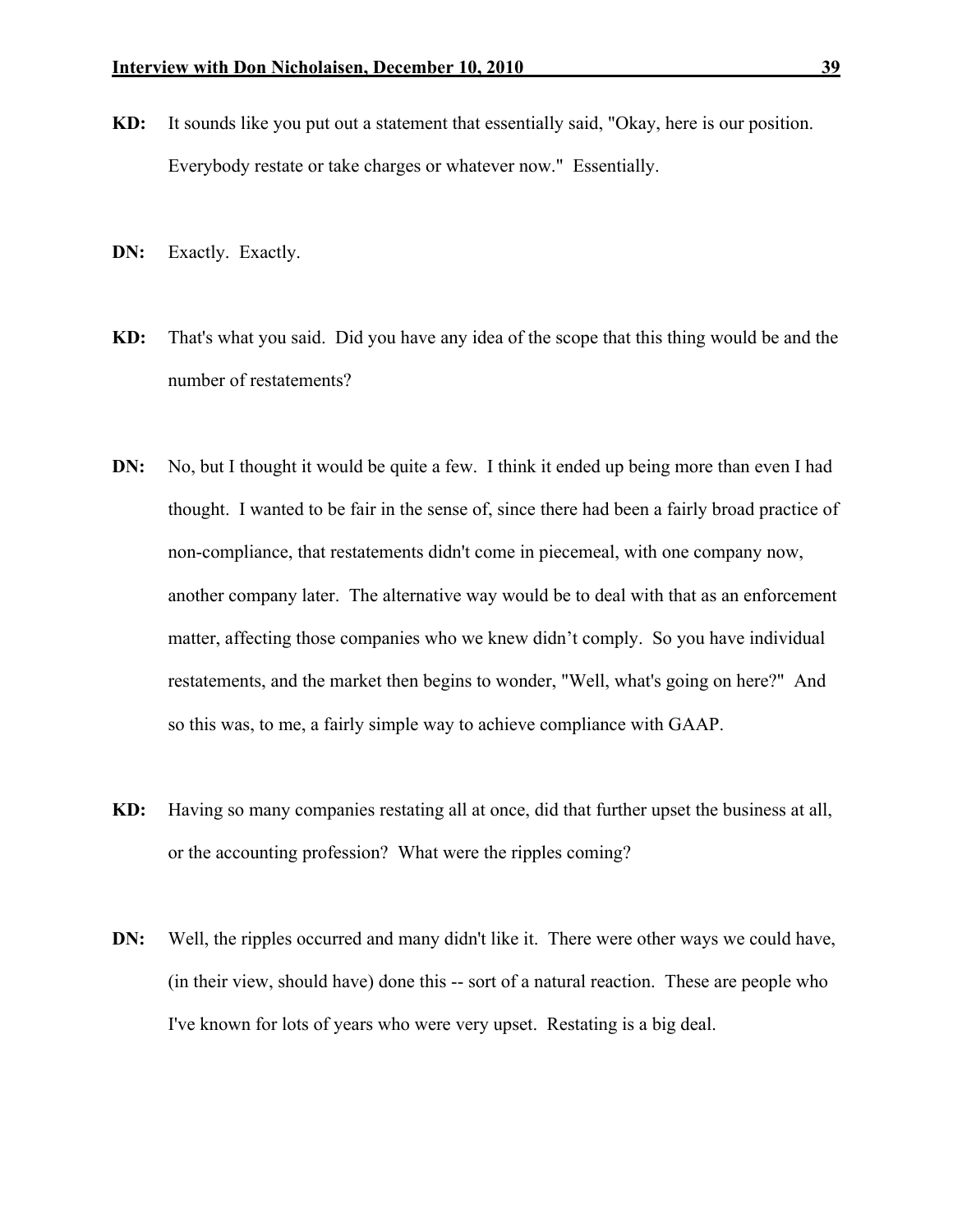- KD: Anything else that we should touch on?
- DN: You've touched on a lot, I think. I would say that I really left with a love affair for the Commission, because what it does is so unique. You wake up every day thinking about the investor community, the strength of our capital markets, the integrity that they have, the fact that there is an enforcement mechanism. There is really support around providing quality information to investors so that they can make decisions and sleep well at night. It mattered a lot to me, and does today. I just have a great appreciation for the work that the Commission does.

One of the most surprising things to me was that in the summer in which Chairman Donaldson announced that I would be joining the Commission, we had a press conference. I got home that evening and played the answering machine, and was just blown away by people who had lost everything they owned in our capital markets and that that could happen.

- KD: So, people are giving you a personal phone call?
- DN: Personal, "Please help." When it's that personal and that deep and that pervasive, and you look at what happened to the Enron and the WorldComs, and the loss of not just capital, but retirement plans, and employees' lives and aspirations, and kids going to college, and all these other things that are impacted by it, it hits home how important it is what we do.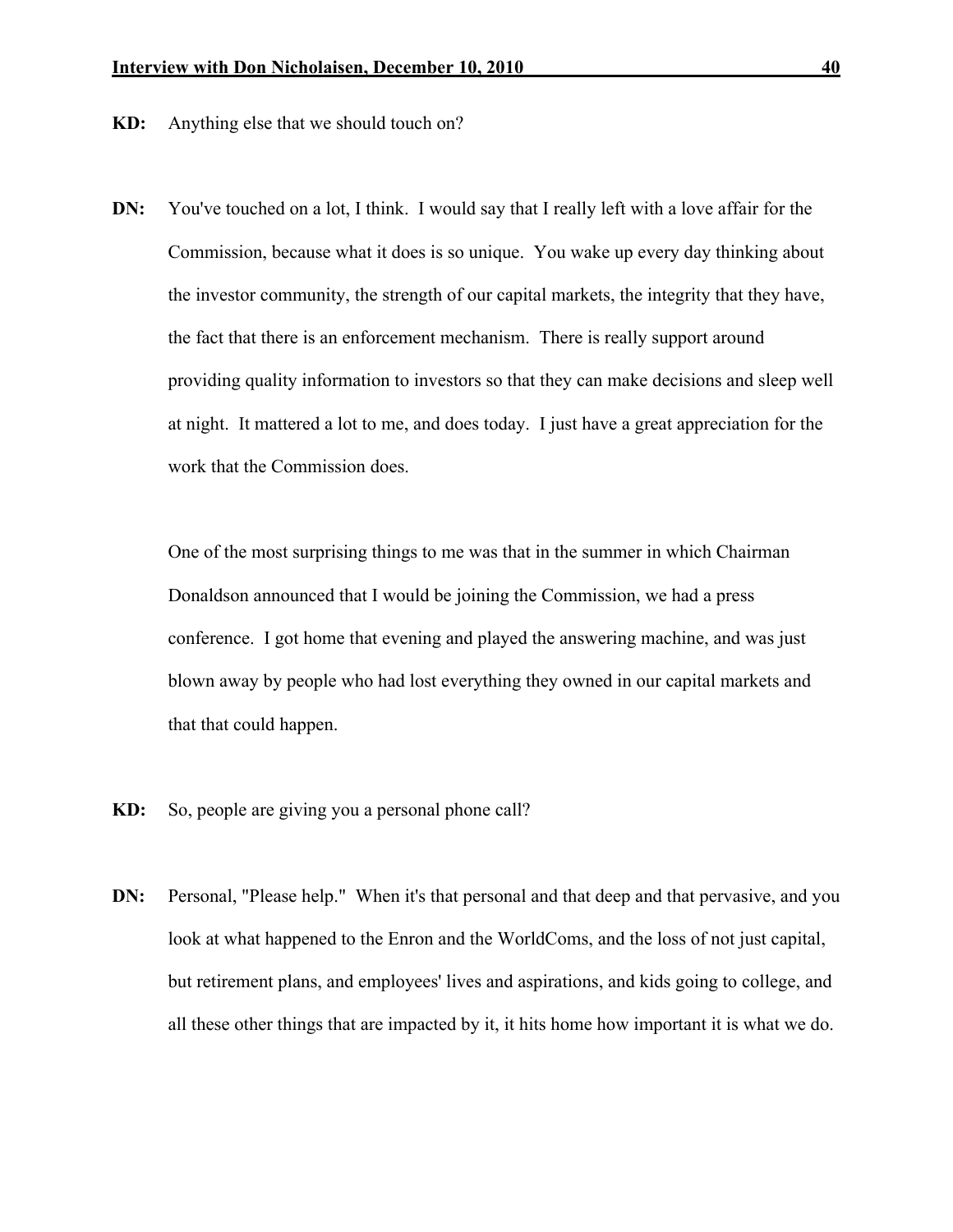- KD: I don't want to let you go without following up a little bit. A couple of years after that you were on a blue ribbon committee created by the Treasury Secretary with Arthur Levitt, I guess. This must have been a neat opportunity to come back and take a look a couple of years after the fact. Were you surprised by what you saw? Were you pleased by what you saw?
- DN: Remember, this was not based on inspection, per se. This was just a, take a look at various aspects of the audit profession. There were a number of aspects of that. Are there enough participants, i.e. audit firms of size to meet market needs? Is there enough competition? And, all of many other things that were important, as well as the quality of the audit profession. So it was a great opportunity to dig deep in scrubbing the audit profession and to take a look at what has developed and where any of the gaps might be. Arthur Levitt and I formed a good partnership. We saw things slightly differently, but we were, at the end of the day, very much in agreement on the things that could be improved and where progress could be made. I'm happy that our report is out there. The report is being considered by the PCAOB as they take actions in developing their standards. It's one of those monitoring steps along the way. I'm quite pleased with what we did.
- KD: My sense is your recommendations called for really transforming the audit profession pretty significantly. Is that true?
- DN: Well, it's called for a number of actions that would strengthen the audit profession. One of the areas that isn't probably widely understood, but the auditor is selected by an audit